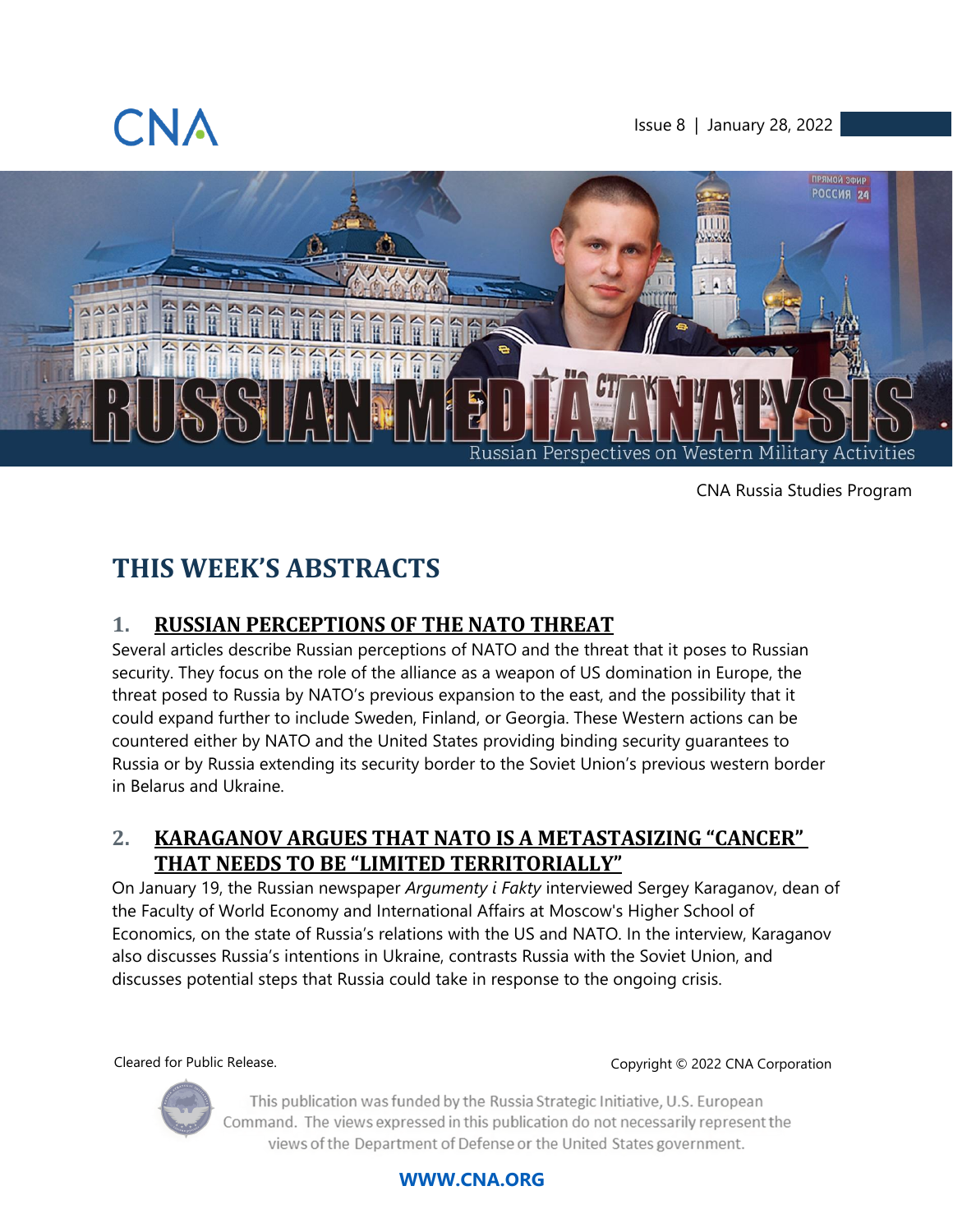### **3. [US-RUSSIA DIPLOMATIC ENGAGEMENTS](#page-6-0)**

During this reporting period, recent diplomatic efforts are frequently mentioned. These include US-Russia talks in Geneva, NATO-Russia talks in Brussels, Organization for Security and Cooperation in Europe (OSCE) talks in Vienna, and a phone conversation between Foreign Minister Lavrov and Secretary Blinken. Several articles discuss Russia's motivation behind the talks, which followed unrealistic demands for security guarantees and largely ended in stalemate. They also discuss what lies ahead.

### **4. [PLANS FOR US SANCTIONS AGAINST RUSSIA](#page-7-0)**

Several articles highlight potential US plans to further strengthen sanctions against Russia. Draft US plans to impose personal sanctions against top Russian officials are dismissed as unlikely. However, the possibility of serious measures to limit interactions with Russian financial institutions and to prohibit the transfer of a wide range of technology to Russia (and the use of that technology by Russia) is taken more seriously. Russia could respond with highly disruptive countermeasures and may see the most severe measures as, in effect, a declaration of war.

### **5. [THE WEST PREPARES FOR CONFLICT](#page-8-0)**

Russian media published extensive discussions of statements being made by Western officials in response to Russia's deployment of forces near Ukraine. These articles focus on the deployment of additional NATO forces to Eastern Europe, reports about the evacuation of Western and Russian embassy personnel from Kyiv, and US efforts to find alternative sources of natural gas for EU member states that would be engaged in a conflict with Russia.

### **6. [NATO, RUSSIA-BELARUS MILITARY EXERCISES](#page-9-0)**

One article discusses NATO's upcoming Cold Response exercise, which will take place in late March and early April and will include 35,000 military personnel from 28 states. The article notes that "such large-scale exercises as Cold Response-2022 have not been held in Norway since the 1980s." Earlier in the year, on February 10–20, Russia and Belarus will hold joint military exercises, titled "Allied Resolve." Two articles discuss the size, scope, and motivation of the maneuvers. A fourth article reports that the head of Poland's National Security Bureau requested that NATO hold military exercises in the region in response to the joint Russian-Belarusian exercises.

### **7. [NUCLEAR RISK REDUCTION AND POTENTIAL WESTERN REACTIONS](#page-10-0)  [TO BELARUSIAN NUKES](#page-10-0)**

Several articles cover nuclear issues. *Krasnaya Zvezda* focuses on Russia's views on the importance of the P5 Joint Statement of the Leaders of the Five Nuclear-Weapon States on Preventing Nuclear War and Avoiding Arms Races, and the importance to Russia of the "inadmissibility of any war between nuclear states, whether nuclear or with the use of conventional weapons." Aleksey Poplavskiy in *Gazeta.ru* offers Russian expert commentary on potential Western reactions to the unlikely placement of Russian nuclear weapons in Belarus. (*The December 6–16, 2021, issue of* Russian Media Analysis *addressed this latter issue*.)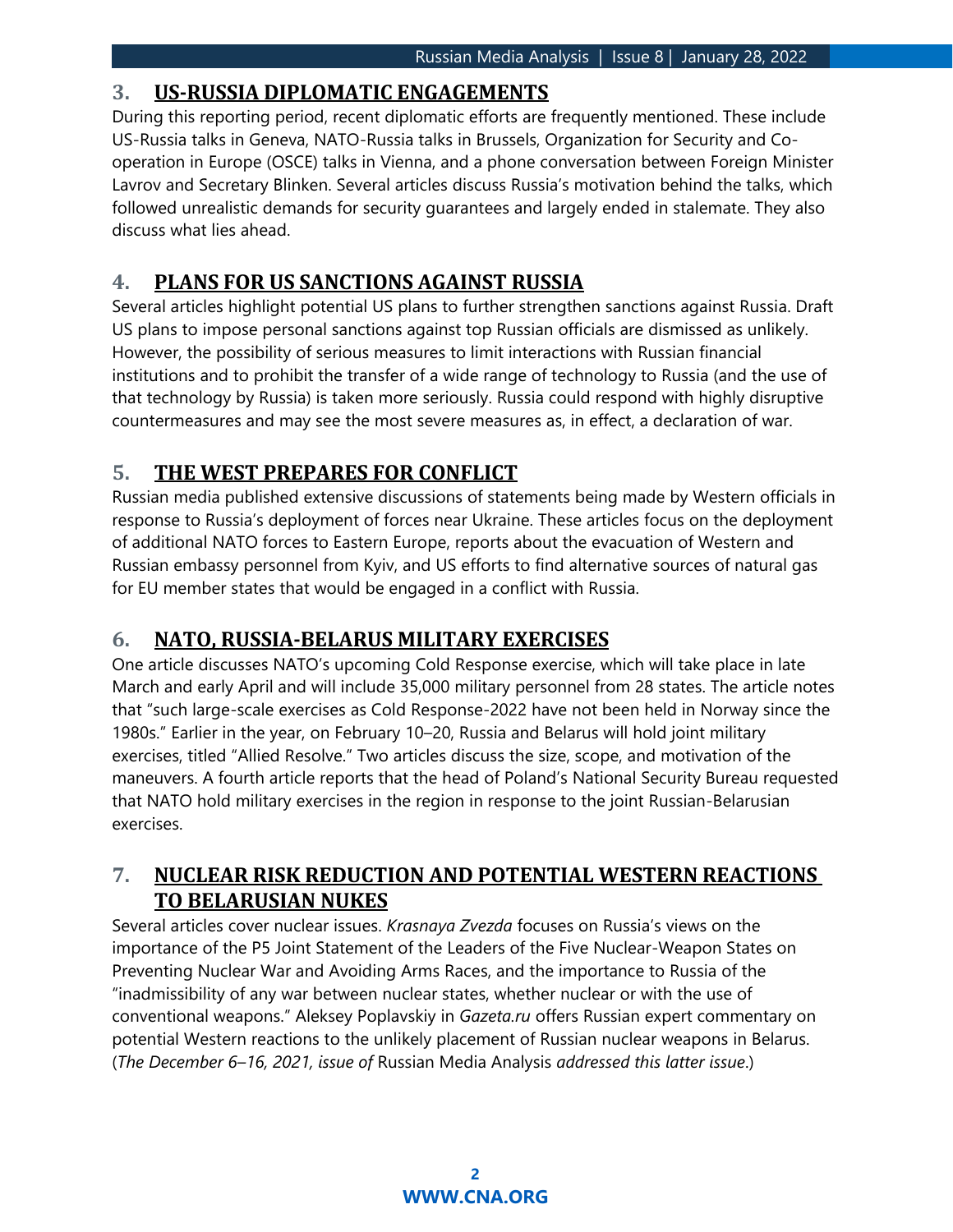### **8. [OPTIONS FOR NEW RUSSIAN MISSILE BASES AS COMPETITION](#page-11-0)  [GROWS](#page-11-0)**

As geopolitical competition increases, Russian authors are suggesting possibilities for new staging points that can counter perceived NATO encroachment. Two articles in Topwar.ru point out the potential for sites in Cuba and Serbia, respectively, as states that may be particularly open to hosting new forward-deployed arms. While Cuba is seen with a glow of Soviet-era nostalgia, the Balkan case represents a more novel vision in any future arms race.

### **9. [WESTERN INFORMATION WARFARE AGAINST RUSSIA](#page-11-1)**

In *Voenno-Promyshlennyi Kur'er (VPK)*, Sergey Korotkov argues that the US (and the West) are leaders in disinformation and have used this in the past to create a justification for wars in Iraq and Yugoslavia. The article posits that "the US views the internet as the main instrument of conducting hybrid warfare to achieve global domination in the global information space" and "aggressive propaganda in the form of disinformation campaigns is conducted at the state level and is a component of the 'systematic deterrence of Russia.'" Separately, an article in Topwar.ru offers perspectives on a January 6 Atlantic Council event that featured retired general Wesley Clark, who argued that Putin is a war criminal and that Russia could use chemical weapons in Ukraine.

### **10. [MILITARY AID TO UKRAINE](#page-12-0)**

Many articles have focused on the crisis between Russia and Ukraine, looking specifically at new plans for military aid being developed by NATO countries to assist Ukraine in light of a potential Russian military action. Several articles focus on aid from the UK, which is stated to be moving faster and with greater qualitative effectiveness than other aid plans at present. Other authors review US military aid being debated in Congress as well. In general, the articles frame UK and US military aid as a means of ratcheting up the local threat against Russia, further destabilizing the regional security environment, and further cementing Ukraine's de facto position as a quasimember of NATO and the broader Western security architecture.

### **11. [TUMULT AND FRAGMENTATION IN UKRAINIAN DOMESTIC POLITICS](#page-13-0)**

The domestic travails of Ukraine were recently noted by two Russian authors, each arguing that the internal politics of the country were riven by scandal, faction, and dissent. Both articles are provocative: one, in Topwar.ru, asks why Ukrainian statehood had ever even been considered; the other, in *VPK,* drives home the point that Western efforts to aid Ukraine are not always clearly appreciated by Kyiv.

### **12. [HOW FUTURE WARS WILL BE FOUGHT](#page-13-1)**

Two articles by noted military specialists address the question of how wars will be fought in the future. Aleksandr Khramchikhin suggests that UAVs are likely to become the most important weapon in future wars, because they would be virtually impossible to eliminate and could be used to eliminate enemy air defense infrastructure. Viktor Murakhovsky is, on the whole, more skeptical about the dominance of technology in future warfare. The ineffectiveness of high-tech warfare in Afghanistan and Yemen suggests that future warfare may not be as technology dependent as visionaries on both sides believe.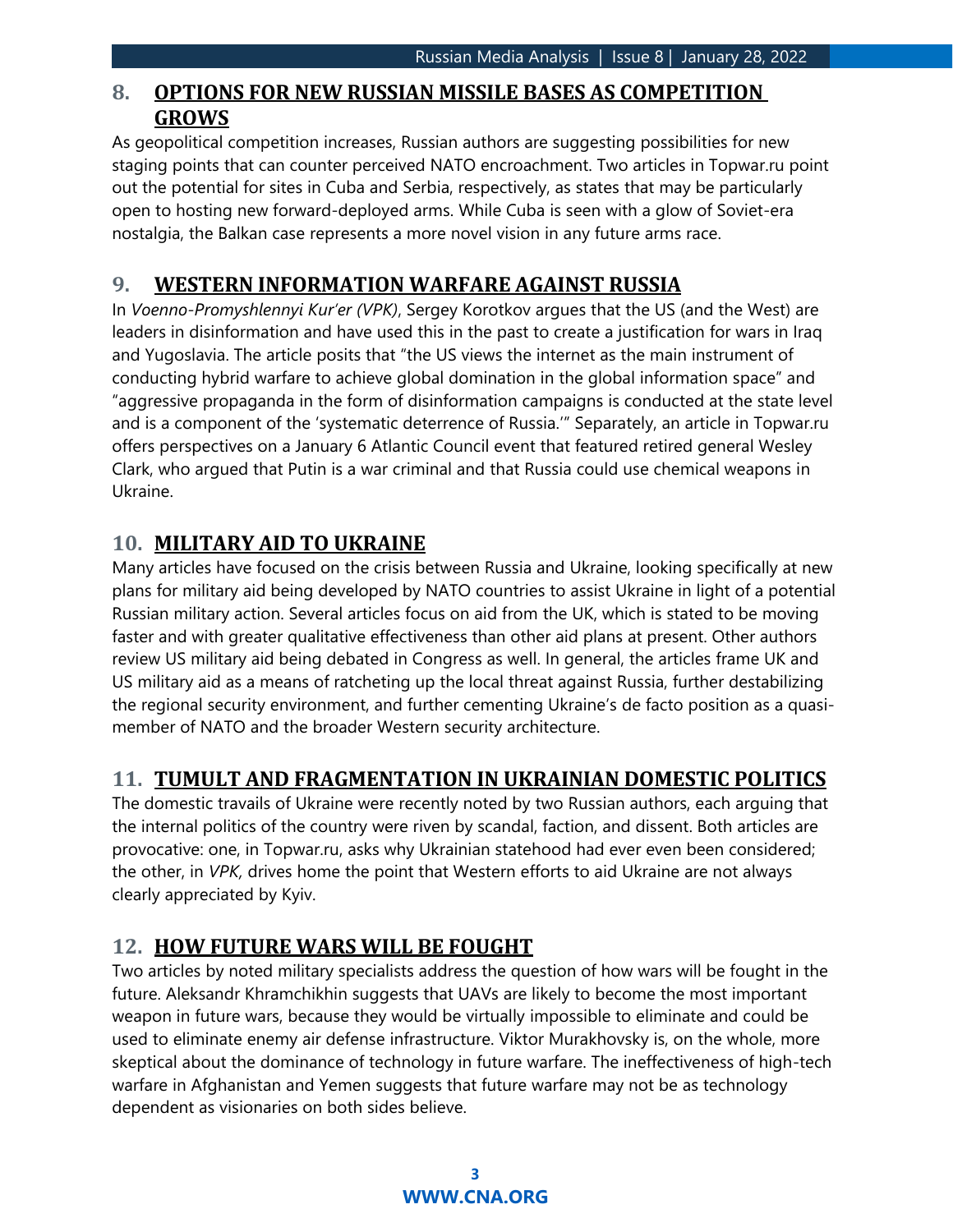### **13. [CONCERNS ABOUT TURKISH GEOPOLITICAL DESIGNS](#page-14-0)**

Multiple articles in Topwar.ru look at the geopolitical place of Turkey as well as ethnic ties across the Turkic peoples of Eurasia. Focusing on the potential for military cooperation along a pan-Turkic basis, as well as the prospects for major military expansion by Turkey in the Black Sea and Mediterranean, the articles add to a growing sense of paranoia about the prospect of alternative regional power blocs based on ethnic relations.

### **14. [US ACCUSED OF STIRRING UP EXTREMIST GROUPS IN THE NORTH](#page-15-0)  [CAUCASUS](#page-15-0)**

According to an article by Evgeny Fedorov in Topwar.ru, the United States is seeking to undermine internal Russian stability by way of encouraging extremist movements in the North Caucasus. Fedorov argues that American support in organizing and propagating Islamic extremist movements over the internet has grown in recent years, with the goal of provoking protest and confrontation between the authorities and local radicals. Fedorov highlights a new memorial set up by a local extremist organization, 1ADAT, as a new means of American meddling in internal affairs.

### **15. [ALARM ABOUT NEW KAZAKHSTAN BIOSAFETY-LEVEL-4 LAB](#page-15-1)**

Several articles in the Russian media and on online sites discuss the planned construction of a BSL-4 laboratory in Kazakhstan. Articles in Topwar.ru and *Izvestiya* argue that reference labs and biosafety facilities in Ukraine, Georgia, Armenia, Azerbaijan, and Kazakhstan are an enormous cause for concern for Russia because they are nontransparent and potentially unaccountable facilities conducting dangerous work close to the Russian border. While both of these articles include disinformation, they also exemplify the perspectives of Russian military analysts about CTR-supported installations in Eurasia.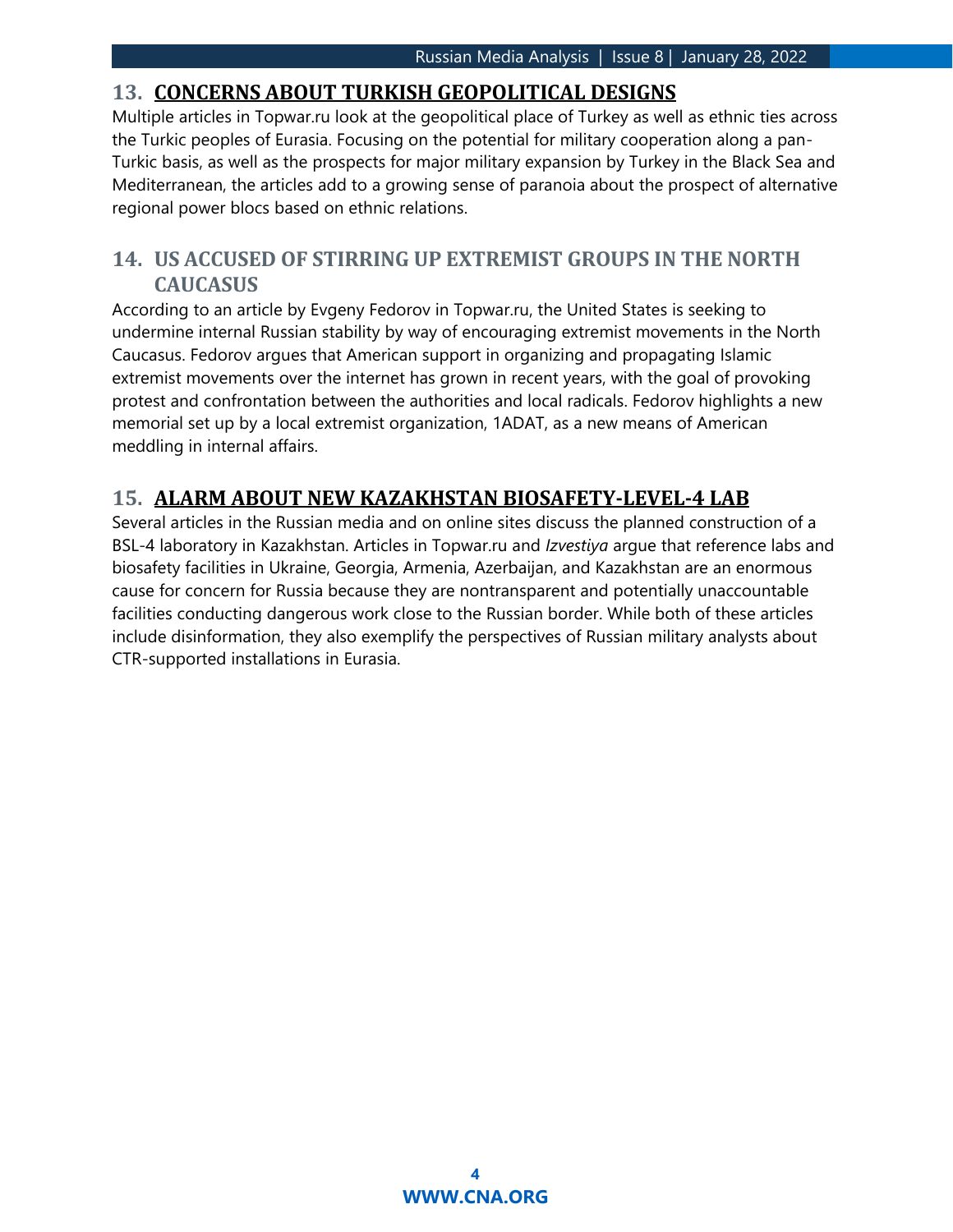### <span id="page-4-0"></span>**1. RUSSIAN PERCEPTIONS OF THE NATO THREAT**

Several January 2022 articles describe Russian perceptions of NATO and the threat that it poses to Russian security. An article by Igor Khodakov in *VPK* describes NATO's origins, focusing on the relative balance of power and influence between the United States and its European allies.<sup>1</sup> According to the author, rather than guaranteeing Western security, the alliance became a weapon of US domination in Europe as laid out in the Truman Doctrine. By viewing NATO since its formation through the lens of a "suzerain and its vassals," the author highlights the dominant Russian paradigm that all NATO decision-making is controlled by Washington and that the notion of consensus-based decision-making is a fig leaf for this situation.

A long article in *Ekspert* in effect continues this discussion, focusing on how NATO has developed over the last 30 years since the dissolution of the Warsaw Pact and the collapse of the Soviet Union.<sup>2</sup> It highlights that in 1989 approximately half of NATO's military power belonged to the United States, and that most NATO forces were located in Europe, with Asia-Pacific and the Middle East having a secondary role. The author describes the drawdown in US and NATO forces throughout the 1990s, arguing that it was conditioned on the belief that Russia was defeated and could be controlled through the oligarchs. Suggestions at the time that Russia could join NATO were designed to legally allow the establishment of foreign military bases on Russian soil as a form of military occupation. The subsequent expansion of NATO has greatly enlarged its territory while doing little to enhance its overall military potential. The potential threat to Russia nevertheless increased because of the alliance's shift to the east and the deployment of new rapid-reaction forces in these areas. Russia's reaction to this threat, beginning with Putin's Munich speech in 2007, was logical.

The second half of the article discusses the current correlation of forces between NATO and Russia. The author highlights that although in terms of numbers NATO's strength today is comparable to its strength in 1989, the sixfold decline of Russia's forces since the end of the Cold War means that NATO has an overwhelming advantage overall. Should Russia and Belarus invade Ukraine, NATO could attack Belarus and Kaliningrad through Poland. The author makes five overall conclusions: (1) The collapse of the Soviet Union and the Warsaw Pact, combined with NATO expansion to the east, was the greatest geopolitical catastrophe of the 20th century. (2) NATO's military potential remains largely unchanged and continues to be aimed primarily at Russia. (3) Since 2014, Russia's military potential has improved. (4) The situation nevertheless remains threatening. Russia's strategic security can only be restored by returning to the Soviet Union's previous western border. (5) The Soviet Union's previous western border is also the best defensive line because it was located at the narrowest point between the Baltic and Black Seas.

Given the perception that NATO expansion has had a serious negative effect on Russian security, it is not surprising that several articles address the potential consequences of future expansion of the alliance. An article in *Krasnaya Zvezda* highlights Russian warnings that further expansion would bring serious consequences.<sup>3</sup> It quotes deputy defense minister Aleksandr Fomin, who argues that Russia-NATO relations are at a critically low level despite continuing Russian proposals to deescalate the situation. Fomin also restates Russia's key demands for guarantees that NATO would not expand further east and that it would end its policy of forward basing military forces in Eastern Europe. The article also quotes senior Russian diplomats, such as Aleksandr Grushko, Sergey Ryabkov, and Foreign Minister Sergey Lavrov on the indivisibility of Russian demands for security guarantees and the need for the United States and NATO to provide written responses.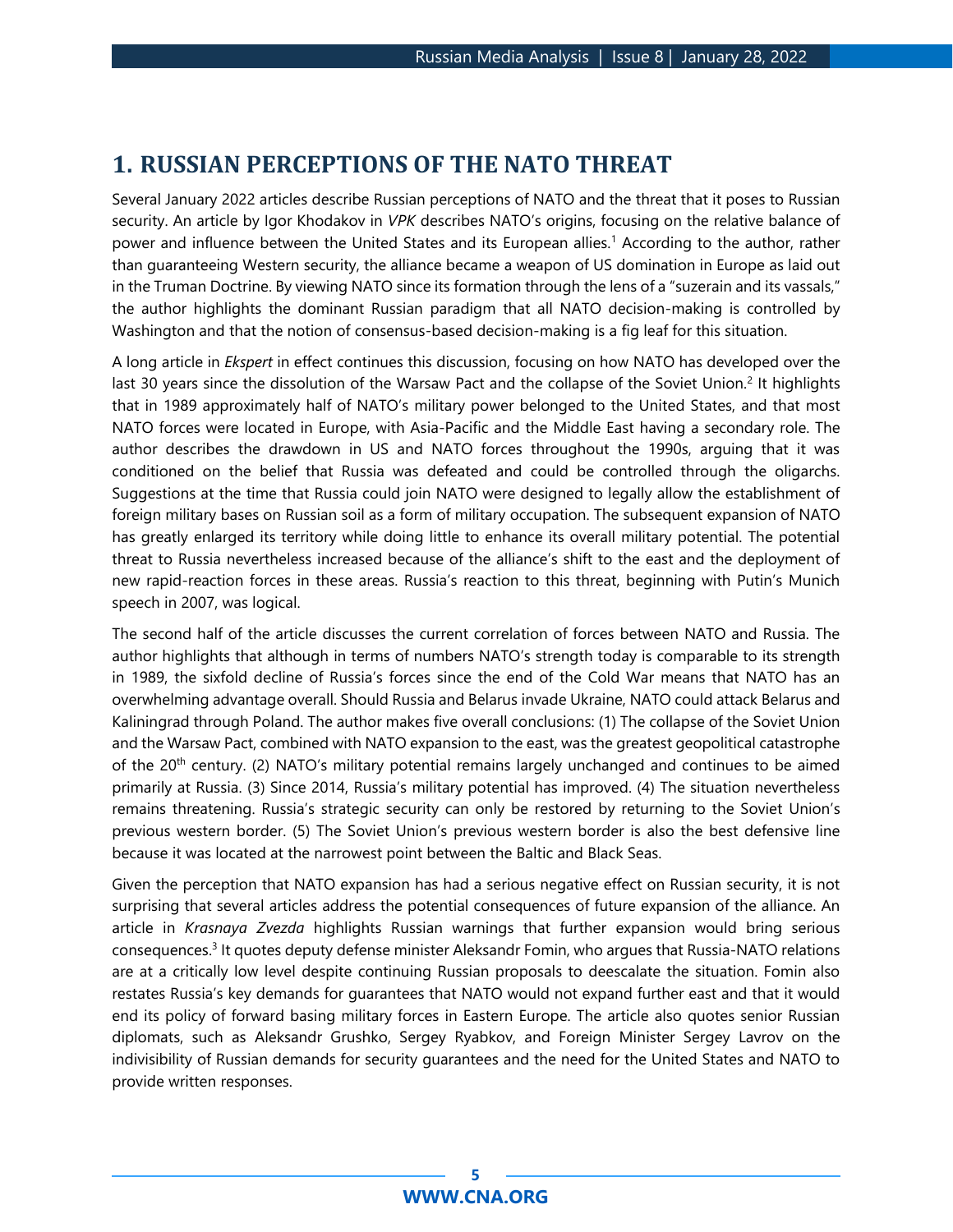The Russian media note that the West has responded by again threatening to further expand NATO. An article in Topwar.ru focuses on a statement by Victoria Nuland that the United States would be happy to see Sweden and Finland apply to become NATO members.<sup>4</sup> It describes the statement as a return ultimatum to Russia in response to its December 2021 proposals. Including these countries in NATO would establish the northern flank in a potential pincer movement against Russia, with Turkey already established on the southern flank. This move would mean that Russia would be surrounded by NATO on three sides. The author argues that the United States has long sought to bring these two Nordic states into NATO. Their drift in this direction began in 1994, when Sweden first joined NATO's Partnership for Peace program. He concludes by arguing that at this point both countries are already de facto NATO members, given their close military cooperation with the alliance.

Finally, an article in *Nezavisimaya Gazeta* discusses the possibility of Georgia joining NATO, based on the results of a recent visit to Brussels by Georgia's foreign minister.<sup>5</sup> The meeting resulted in yet another promise that Georgia would eventually become a member, but no clarity on timelines. As both sides "recited the mantra" that Russia has no right to determine which countries are allowed to join NATO, they also highlighted that the 2008 Bucharest summit decision that Ukraine and Georgia could join NATO remains in effect and will not be reviewed. However, the author believes that Georgia will be far more concerned with NATO's continuing refusal to provide a timeline for membership despite its military being fully compliant with NATO standards. Georgia's territorial disputes with Abkhazia and South Ossetia remain the main roadblocks to membership.

## <span id="page-5-0"></span>**2. KARAGANOV ARGUES NATO IS A METASTASIZING "CANCER" THAT NEEDS TO BE "LIMITED TERRITORIALLY"**

On January 19, the Russian newspaper *Argumenty i Fakty* interviewed Sergey Karaganov, dean of the Faculty of World Economy and International Affairs at Moscow's Higher School of Economics, on the state of Russia's relations with the US and NATO.<sup>6</sup> Karaganov makes the following arguments:

- Russia has numerous steps that it could take if the US responds negatively to Moscow's ultimatum. "I can only say that we now have weapons systems that can severely threaten the viability of the United States. We also have in reserve such weapons as deepening military-political cooperation with China, which could become a real nightmare for Washington. And if the Americans threaten us with 'crippling' sanctions, and this is a declaration of war, then let them remember that Russia and China have such an opportunity to break the economy and societies of Western countries as a cyber war."
- Russia is trying to prevent a "hot war" with its current actions, and "not allow the repeat of June 22, 1941 in a new variant."
- NATO is a "cancer" that has "continued to metastasize." "To survive, NATO has to constantly inflate confrontation. A surgical intervention can be deadly for the subcontinent. Therefore, for starters, this disease must be limited territorially—and then we'll see. And certainly, [we] need to stop calling this disease a 'partner.' By 'talking' to it, we've only helped it to spread."
- Russia has a more advantageous position than the Soviet Union because "the Soviet Union fed a significant number of third world countries," it "maintained a colossal war machine that was highly excessive" and "in the late USSR, almost everyone (elites and people) considered themselves morally bankrupt." In contrast, in Russia people and elites "know we are right, and this makes us strong."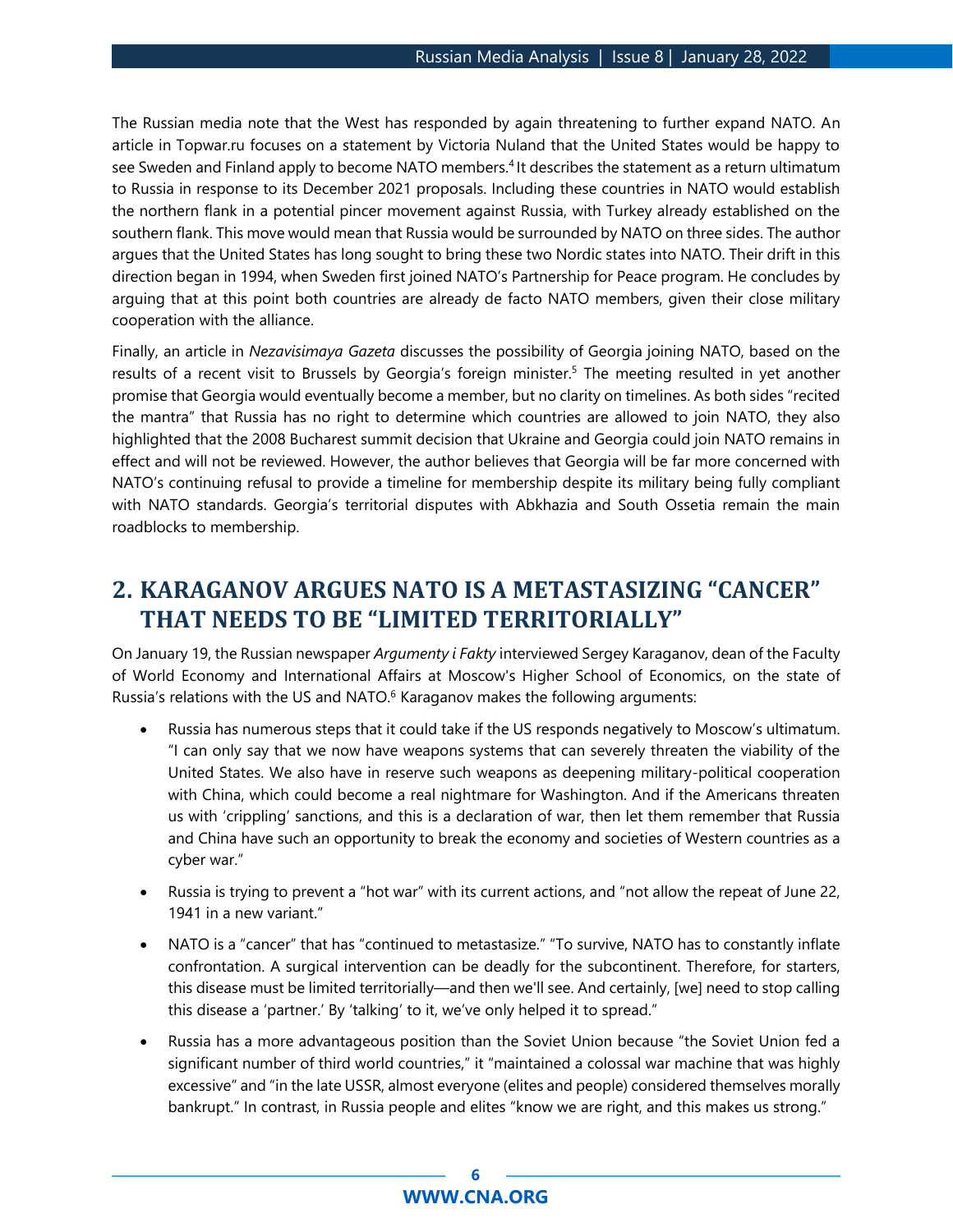- It's possible that "if this current period is relatively peaceful, in 10 years we will have decent relations with a majority of Western countries," which would be "advantageous" because "the disbalance" between Russia and China will continue to grow and a "peaceful, calm Western flank" would be beneficial.
- Ukraine is a "buffer" that "either [is] separating us from potential Western aggressors or is used to put pressure on us. And now the Ukrainian issue is primarily a question of prevention of the spread of a hostile alliance on the territory of this buffer."
- Based on Russia's experience with increasing hostility with the Baltics and Poland after their entry into NATO, Russia doesn't want similar attitudes in Ukraine "because the very existence of an alliance built on the idea of confrontation reinforces the worst elements in political and public sentiment."
- "Yes, there are a lot of pro-Russian people who are close to us spiritually and culturally [in Ukraine]. But there are other dark forces as well. Do we want all this crap to rise to the surface, so that Ukraine becomes, like the Balts and Poles, the main engine of anti-Russian politics in Europe?"
- "But, of course, we absolutely do not need to fight for Ukraine to the last Ukrainian, we certainly do not want to fight there. All this squealing about the fact that we are going to capture Kiev, it is about nothing. Yes, our military is standing at the Ukrainian border, but only so that on the other side it doesn't occur to anyone to rush into the Donbass. And the seizure of Ukraine, I am confident, is not included in our military plans. At least for the reason that capturing a country that is castrated economically, morally and intellectually, a country with a destroyed infrastructure and an embittered population is the worst-case scenario. The worst thing America can do for us is to give us Ukraine in the state to which they brought it."

### <span id="page-6-0"></span>**3. US-RUSSIA DIPLOMATIC ENGAGEMENTS**

The recent US-Russia talks in Geneva (January 10), and NATO-Russia talks in Brussels (January 12) were frequently mentioned during this reporting period. These were followed by OSCE talks in Vienna and a recent phone conversation between Foreign Minister Lavrov and Secretary Blinken. Several articles discuss Russia's motivation behind the talks, which followed unrealistic demands for security guarantees and largely ended in stalemate. One article notes that Deputy Foreign Minister Sergei Ryabkov said on the eve of the talks in Geneva, "We are not going there with an outstretched hand, we are going there with a clearly formulated task that must be solved on the conditions that we have formulated. That's all."<sup>7</sup>

A January 20 article in *Nezavisimoye Voyennoye Obozreniye* (*NVO*) reports on recent commentary from experts in the US (including Michael Kofman, Samuel Charap, and Sergei Radchenko).<sup>8</sup> In addition, the article provides commentary from Russian experts Andrey Baklitsky (Institute for International Studies at MGIMO) and Andrei Kortunov (Director of the Russian International Affairs Council), who note that they were not expecting any groundbreaking diplomatic solutions from the talks. According to Baklitsky, it was important for Russia to understand that its demands and conditions are taken seriously by Washington. He states, "Moscow interprets the current situation as unstable and even explosive, and therefore cosmetic measures will not be enough. If the United States agrees that the situation cannot continue to be like this, then dialogue is possible."

In a similar vein, an article in *VPK* argues that there were two likely reasons behind Russia's request for talks and its ultimatum demanding unrealistic security guarantees: (1) to warn the US/NATO of Russia's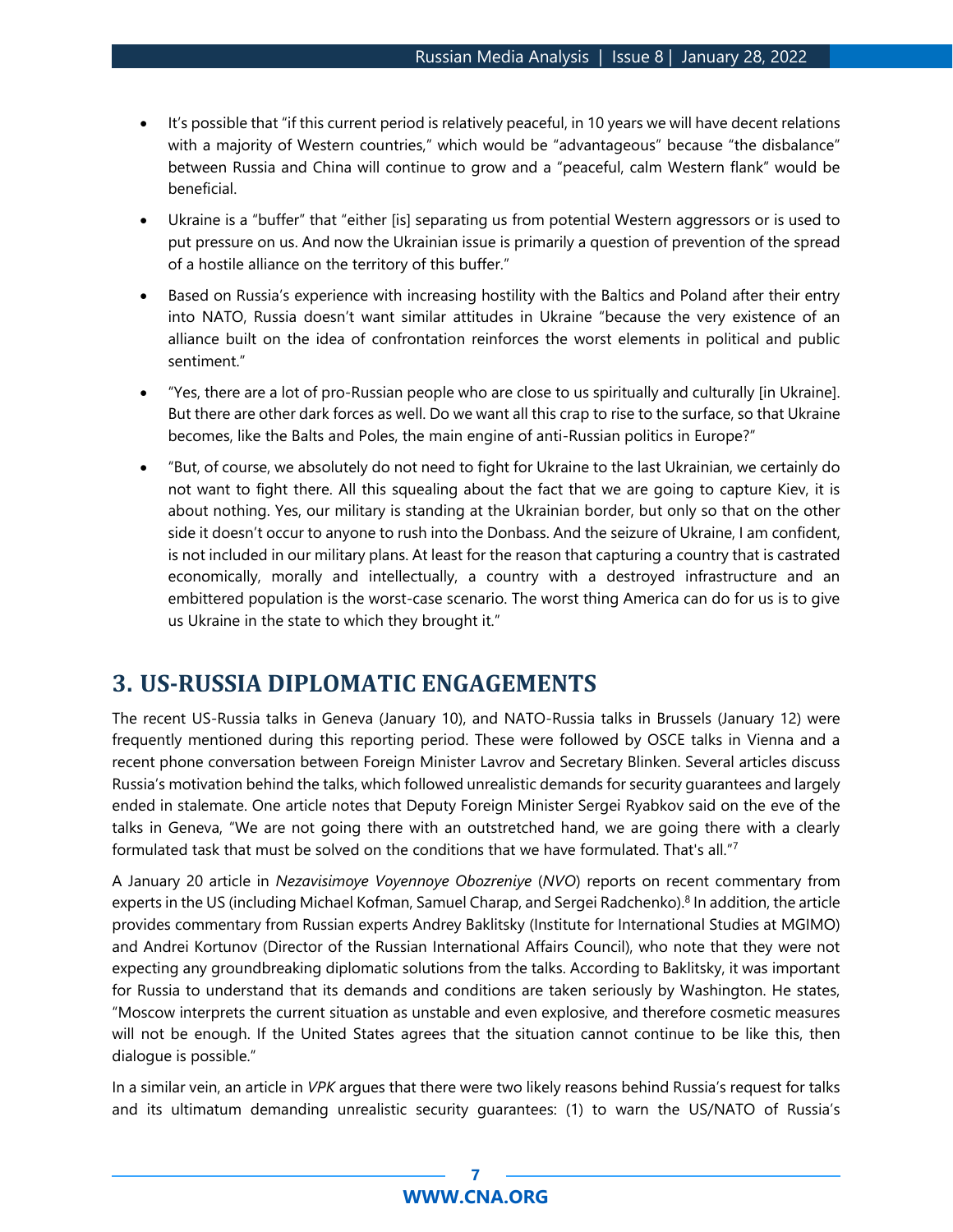unequivocal red lines before it is forced to respond, and/or (2) to try to frame NATO as the aggressor for refusing to respond to its demands.<sup>9</sup> The author notes, "Obviously, NATO cannot give an honest answer, otherwise it will have to voice its aggressive expansionist aspirations, and refusing to answer or avoiding it means that Russia has some kind of document or official statement from NATO, which can always be referred to as the bloc's refusal to meet Moscow halfway."

A *Gazeta Slovo* article authored by Dmitry Linnik argues that it is natural for Russia to demand such security guarantees, because of the relative decline of the United States and gradual increases in Russia's military and economic might.<sup>10</sup> The article states:

Yes, America is still an economic and military giant, but there is no longer talk of global hegemony.… [As] the very recent example of Afghanistan shows, the United States is far from all right in this regard. It can be added that they are also leaving Iraq, and remember that in recent years all other US operations abroad—in Syria, Libya, Venezuela, Africa have not brought dividends to the Americans. America is losing ground, curtailing its presence in one region after another. And the Russian ultimatum, by and large, raises the question that the United States should begin evacuating Europe as well.

Referencing the recent talks, the author continues:

NATO's argument about the free right of Eastern European countries to join NATO is sly: they began to join [NATO] not in response to some supposedly aggressive actions of Russia. On the contrary, all the military actions of Moscow since the collapse of the USSR were taken as a response, as a reaction to unfavorable and dangerous events on Russian borders. And in this series, Transnistria, and Georgia, and Crimea. And the response of the CSTO to the current events in Kazakhstan shows that Russia and other countries of the bloc are ready to act quickly and accurately.

However, while Linnik acknowledges Moscow's confidence in demanding security guarantees, he doubts that Moscow will go so far as to initiate a military provocation. He notes that "by putting forward its ultimatum to the collective West, Russia actually assumes obligations itself—not to deploy, not to threaten, not to advance. Evaluating the instructive experience of both the Soviet Union and the United States, Moscow does not appear to be eager to 'bite off more than it can chew.'"

### <span id="page-7-0"></span>**4. PLANS FOR US SANCTIONS AGAINST RUSSIA**

Several articles highlight potential US plans to further strengthen sanctions against Russia. A short article in the *New Times* describes possible additional sanctions that the United States could levy against Russia in the event of an invasion of Ukraine.<sup>11</sup> A draft Senate bill would include asset freezes and travel bans on top Russian officials including President Putin and Prime Minister Mishustin, as well as the defense and foreign ministers. Major Russian banks such as Alfa-Bank and Sber could also be subject to sanctions, as could the Nordstream 2 pipeline. Finally, the proposal would require the SWIFT financial system to implement restrictions against Russian banks. The bill would also require the Treasury to produce a report on the assets of Vladimir Putin and his relatives and associated business partners, who might also be subject to sanctions.

An article in *Novye Izvestiya* suggests that Moscow is not planning to respond to these plans for the moment.<sup>12</sup> It quotes the German pro-Russian analyst Alexander Rahr as saying that he does not believe that the United States would implement personal sanctions against top Russian leaders. A similar point of view is expressed by the prominent Russian political analyst Fyodor Lukyanov, who calls this "cheap populism." He thinks that the proposal is meant to encourage Russia to engage in negotiations and to strengthen the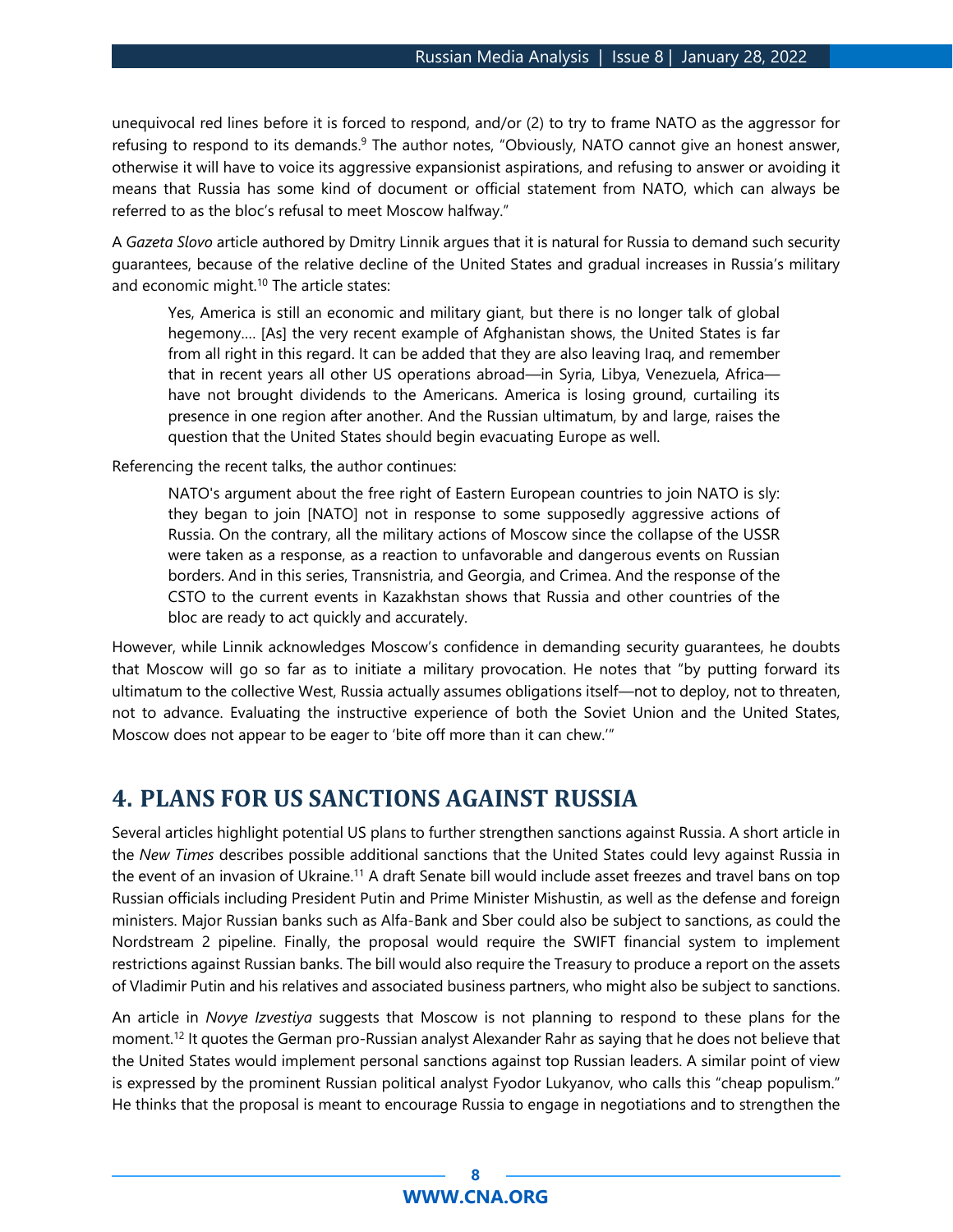position of the United States. The article also quotes the Russian analyst Konstantin Eggert, who suggests that the mention of sanctions against Russian financial institutions is meant as a signal to Russia that the US is willing to implement measures that would cause problems for Western investors.

Finally, an article in Topwar.ru discusses potential US limits on the export to Russia of various consumeroriented products that use technologies developed in the United States, including smartphones, refrigerators, and washing machines.<sup>13</sup> The impact of such sanctions would lead not to the elimination of such items from Russian lives, but to a decrease in their quality and an increase in prices. More concerning is that the sanctions could result in computer operating systems no longer functioning on Russian territory. This would seriously impact the functioning not just of Russian society but also of the Russian government, which has increasingly shifted to electronic platforms in its interactions with Russian citizens. The article argues that Russia would respond by nationalizing US businesses in Russia and cutting off oil and gas to Europe. Furthermore, the Russian government could interpret such far-reaching sanctions as a declaration of war, with all possible consequences.

### <span id="page-8-0"></span>**5. THE WEST PREPARES FOR CONFLICT**

Russian media published extensive discussions of statements being made by Western officials in response to Russia's deployment of forces near Ukraine. An article in *Nezavisimaya Gazeta* highlights a statement by Viktoria Nuland that the US government has developed 18 scenarios for how it might act in the event of an escalation around Ukraine and that these actions would be very painful to Russia.<sup>14</sup> The article also briefly discusses the European Union's 10 key principles for structuring its relations with Russia, as laid out by Josep Borrell. These principles include a rejection of Russian efforts to create spheres of influence in Europe, an expression of solidarity with Ukraine, and calls for de-escalation and dialog.

The media also highlighted President Biden's statement that the US might deploy up to 5,000 additional troops, together with aviation and naval assets, to the Baltics and Eastern Europe, with the possibility of a tenfold increase in US presence should the situation worsen. This declaration has been interpreted as an effort to deter Russian military action against Ukraine.<sup>15</sup> *Novye Izvestiya* similarly reports on British plans to increase its military presence in the Baltic states and Poland by several hundred soldiers, also in the context of deterring Russian aggression.<sup>16</sup> The same article, however, mentions a statement by jailed opposition politician Alexey Navalny that the Russian operation is just another effort to distract the world from its domestic problems, following a scheme that Vladimir Putin has previously used: threat of escalation bargaining—de-escalation.

The Russian media have also addressed Western actions, including recent announcements about the evacuation of Russian and Western embassies in Ukraine in preparation for a possible conflict. A Topwar.ru article notes that Western reports that Russia was in the process of evacuating its embassy in Kyiv were fake information, and confirms a Russian foreign ministry statement that the embassy was continuing normal operations.<sup>17</sup> The article suggests that this type of disinformation is aimed at a Western audience, in order to frighten them into believing that the situation is continuing to get worse and that Russia really is preparing to attack Ukraine. It argues that the US and its allies are seeking to damage relations between Russia and Ukraine to the greatest extent possible in order to gain popular support to increase NATO's military presence in Eastern Europe.

An article in *Lenta.ru* focuses on the decision by the US, UK, Australia, and Germany to partially evacuate personnel from their embassies in Kyiv.<sup>18</sup> It highlights a statement by Russian foreign ministry spokesperson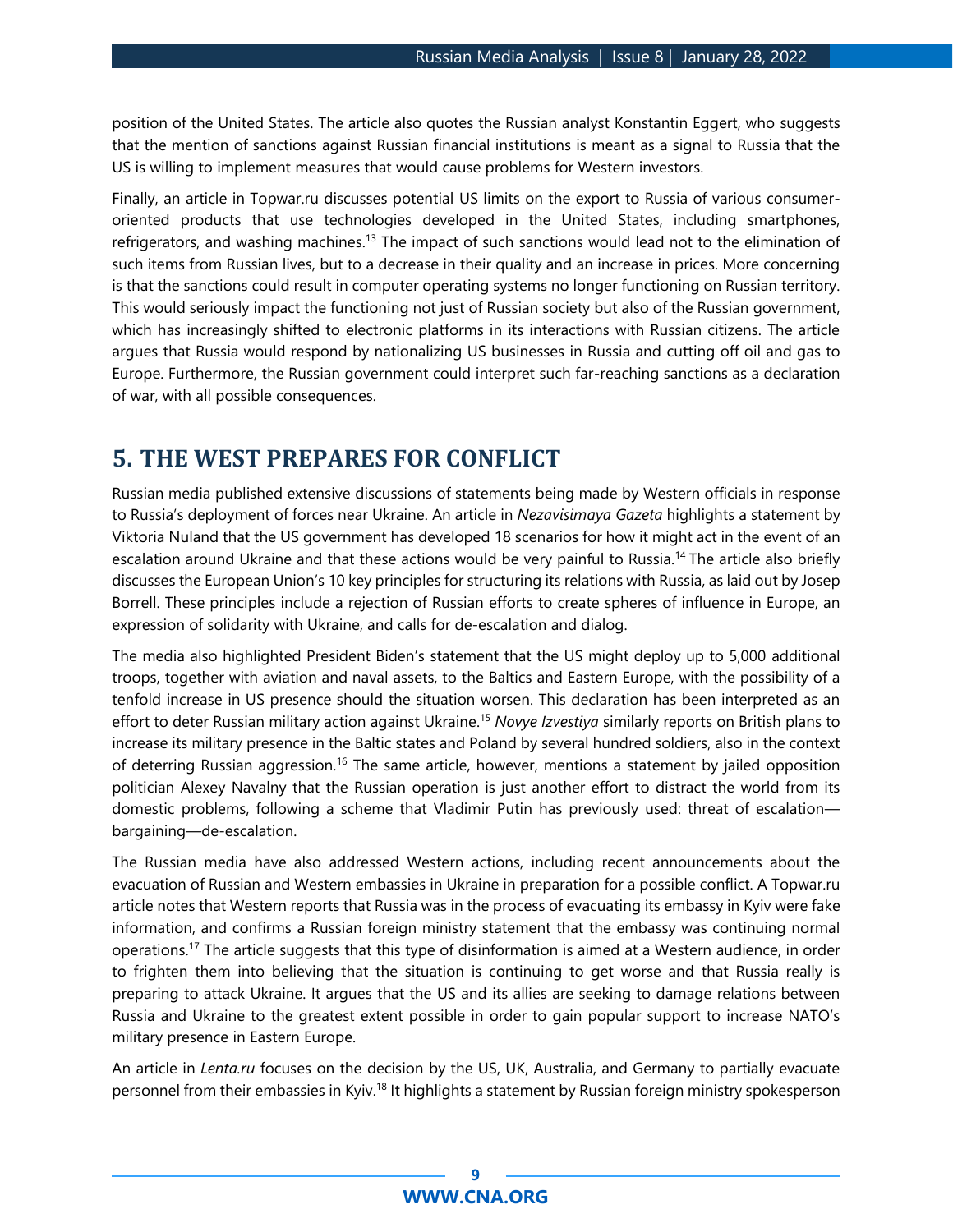Mariya Zakharova that this decision was strange and not smart. Russian State Duma deputy Dmitry Novikov suggests that it is part of a deal between NATO and Kyiv to support Ukrainian aggression against Donetsk and Luhansk: "It is necessary that the citizens of a particular country see concrete evidence that they are about to be invaded by the enemy. And in this case, with the help of the evacuation, the State Department confirms the information that Russia intends to send troops into Ukrainian territory."

Two articles highlight the deployment of additional NATO forces to Eastern Europe. An article in *Gazeta.ru* describes the range of deployments, including Denmark sending a frigate to the Baltic Sea and four F-16 jets to Lithuania, Spain deploying ships into the Mediterranean and fighter jets to Bulgaria, and the Netherlands sending F-35 jets to Bulgaria and contributing a ship to NATO's rapid-reaction force.<sup>19</sup> An article in *VPK* uses the deployment of USS *Arleigh Burke* to the Black Sea as a starting point to discuss the negative impact that the presence of US destroyers in the region could have on Russia's ability to defend its southern border.<sup>20</sup> The article discusses the capabilities of the four-ship US destroyer squadron based in Rota, highlighting their AEGIS and cruise missile capabilities. Particular concern is expressed about the possibility of a future deployment of SLCM-N nuclear-tipped cruise missiles on board these ships. The combination of a mass launch of nuclear-tipped Tomahawk missiles from US destroyers and LRASM missiles from B-1B bomber aircraft would potentially overwhelm Russian air defenses, with catastrophic consequences.

Finally, an article in *Nezavisimaya Gazeta* highlights preparations by the United States to engage in an energy war with Russia.<sup>21</sup> It notes US discussions with Qatar to provide the EU with replacement gas supplies in the event of an escalation of the situation around Ukraine. It notes that the US is discussing backup supplies with other countries as well. It then quotes Russian energy experts who suggest that LNG from Qatar and other sources would not be sufficient to fully replace Russian supplies in the short term. Although weaning Europe off Russian gas would be possible in the long term, this would greatly increase the EU's energy supply costs.

### <span id="page-9-0"></span>**6. NATO, RUSSIA-BELARUS MILITARY EXERCISES**

A January 20 *Novye Izvestiya* article discusses NATO's upcoming Cold Response exercise, which will take place in late March and early April and will include 35,000 military personnel from 28 states.<sup>22</sup> The article notes that the exercise, which will be held in the Norwegian Sea as well as northern and central Norway, will break the record as the largest exercise north of the Arctic Circle. The article adds, "The peculiarity of the upcoming NATO military operation is that it will be the largest maneuver of the Alliance in 2022. Such largescale exercises as Cold Response-2022 have not been held in Norway since the 1980s."

Meanwhile, Russia and Belarus will be holding joint military exercises titled "Allied Resolve" on February 10– 20. Russia has been moving troops in preparation for the exercises. According to a January 23 *BMPD* article, this includes moving forces from the Eastern Military District westward.<sup>23</sup> "And this event is really extraordinary. For the first time in the post-Soviet history of Russia, such a large-scale transfer of forces over gigantic distances is being carried out." A January 20 Topwar.ru article argues that in addition to practicing military maneuvers, the exercise positions troops in the necessary location to defend Russia in the event of a NATO provocation.<sup>24</sup> "Such a fist at the nose of NATO will perfectly cool any militaristic aspirations of the West.…In general, the Allied Resolve-2022 exercise is another chance for the West to think before uncovering machine guns on their armored vehicles. And solve the problem by negotiations, not by blood." The article concludes in a more threatening tone, saying, "The desire to fight quickly disappears when the understanding of the fact comes that you will have to fight at home, in your own yard. And the losses will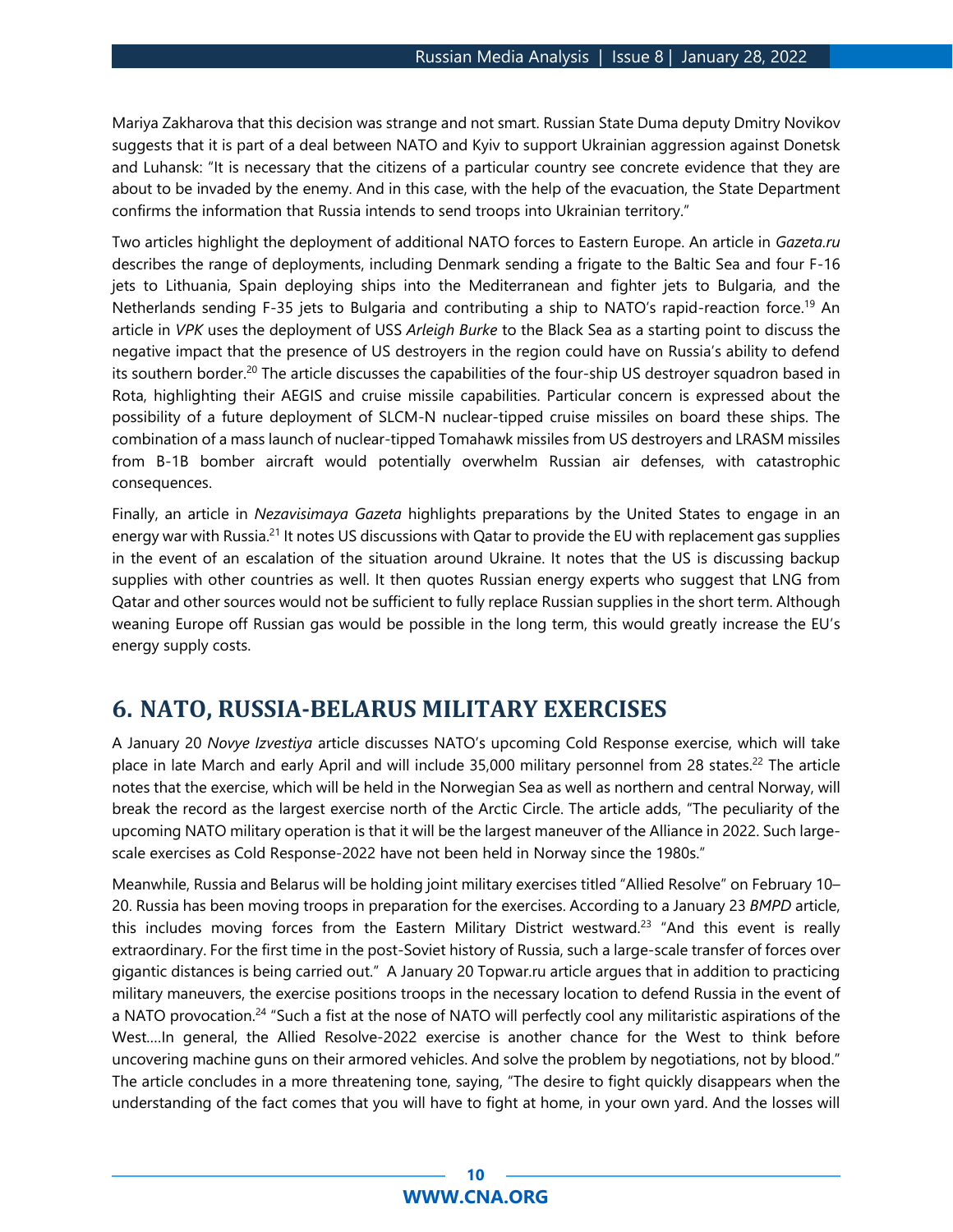be, to a greater extent, in their yard, in their families. Not in Russia or Belarus, as was the case in all previous wars, but in Europe and the USA.…"

While the Topwar.ru article predicts that the exercise will comprise fewer than the 13,000 personnel (the limit which triggers OSCE observation, per the Vienna Treaty), others have doubts. The *BMPD* article states, "In 7 days, more than 33 military echelons with military equipment and military personnel of the Armed Forces of the Russian Federation have already arrived at Federation 'Allied Resolve.' The trains keep coming. According to the Schedule for the Movement of Military Echelons (VESH), the total number of trains that will arrive in Belarus—200 military echelons—is an outrageous figure (there has never been such a number)...the average number of wagons in military echelons is 50."<sup>25</sup> A January 18 *Novye Izvestiya* article also reports that the head of Poland's National Security Bureau, Pavel Solokh, requested that NATO hold military exercises in the region in response to the joint Russian-Belarusian maneuvers.<sup>26</sup>

## <span id="page-10-0"></span>**7. NUCLEAR RISK REDUCTION, POTENTIAL WESTERN REACTIONS TO BELARUSIAN NUKES**

Several articles cover nuclear issues. *Krasnaya Zvezda* focuses on Russia's views on the importance of the P5 Joint Statement of the Leaders of the Five Nuclear-Weapon States on Preventing Nuclear War and Avoiding Arms Races, and the importance to Russia of the "inadmissibility of any war between nuclear states, whether nuclear or with the use of conventional weapons." An article by Aleksey Poplavskiy in *Gazeta.ru* offers Russian expert commentary on potential Western reactions to the unlikely placement of Russian nuclear weapons in Belarus.

The January 10 issue of *Krasnaya Zvezda* carries in full the text of the P5 Joint Statement of the Leaders of the Five Nuclear-Weapon States on Preventing Nuclear War and Avoiding Arms Races, issued on January 3, 2022.<sup>27</sup> The article also includes commentary by MFA spokesperson M. Zakharova, who stated that Russia has been a leader on this issue among the P5, who aimed to release the statement ahead of the 10<sup>th</sup> Review Conference of the Parties to the Treaty on the Non-Proliferation of Nuclear Weapons (NPT), which was delayed by the new wave of COVID infections. She states, "The Statement reflects the idea, which is important for us, of the inadmissibility of any war between nuclear states, whether nuclear or with the use of conventional weapons. It also reaffirms the commitments made by the P5 countries not to target nuclear weapons at each other or at third countries. The principle of dialogue between our countries based on mutual respect and recognition of each other's interests and concerns in the field of security was also confirmed in the multilateral format."

The January 19 article by Aleksey Poplavskiy discusses speculations that Russia may consider the placement of nuclear weapons in Belarus.<sup>28</sup> (*The December 6–16, 2021, issue of* Russian Media Analysis *addressed this issue*.) He notes that State Department has expressed concerns over a potential move such as this and provides a discussion of potential Western reactions to such a Russian move. He quotes IMEMO RAS's Alexey Arbatov as saying that he doesn't expect a significant military response, maybe just a "wave of propaganda." Vladimir Brutov from the International Institute of Humanitarian and Political Studies argues that Western countries would not allow this to come to pass and will probably "continue to pressure Russia, promising very little positive and much negative."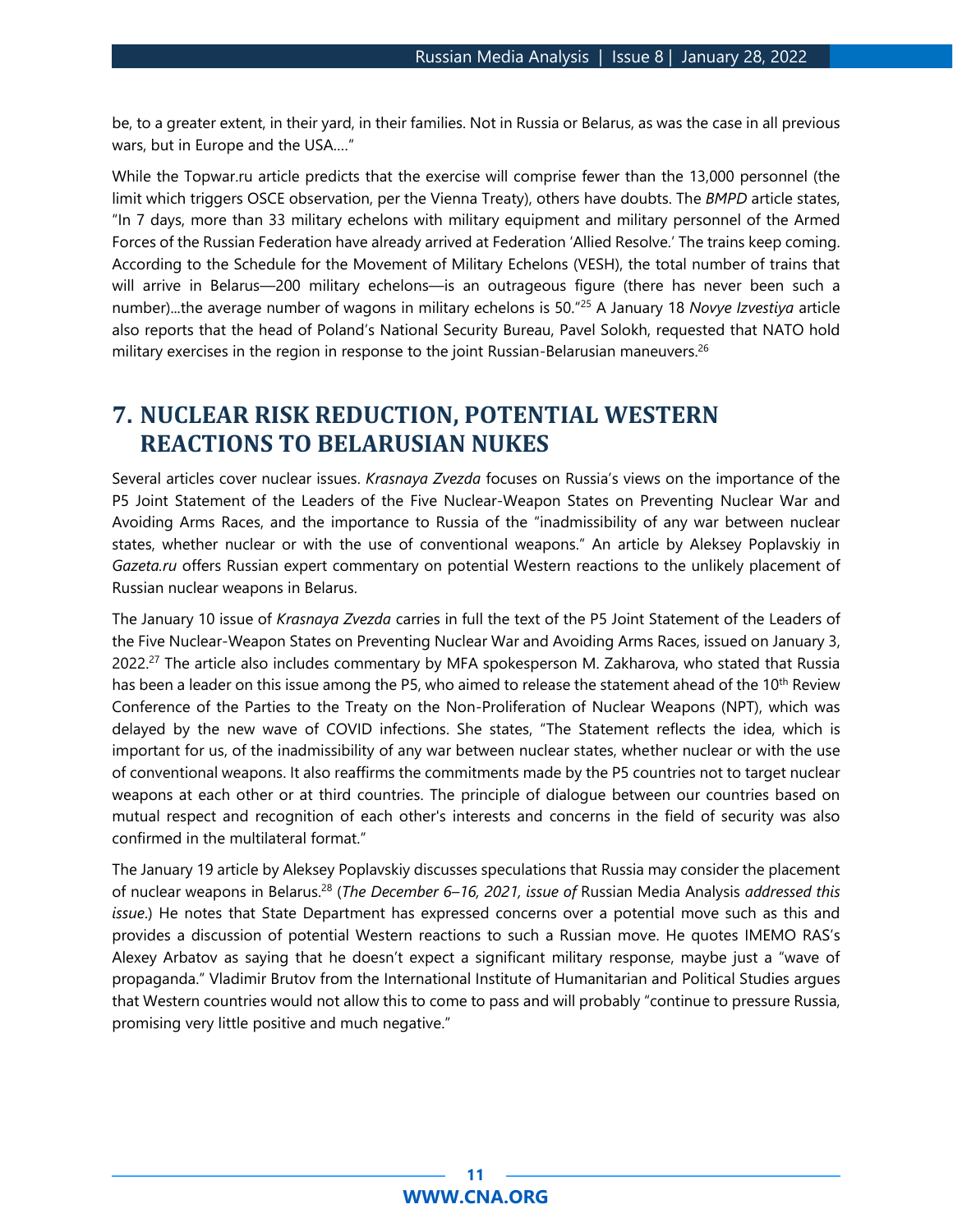## <span id="page-11-0"></span>**8. OPTIONS FOR NEW RUSSIAN MISSILE BASES AS COMPETITION GROWS**

As geopolitical competition increases, Russian authors are suggesting possibilities for new staging points that can counter perceived NATO encroachment. Two articles in Topwar.ru point out the potential for sites in Cuba and Serbia, respectively, as states that may be particularly open to hosting new forward-deployed arms. While Cuba is seen with a glow of Soviet-era nostalgia, the Balkan case represents a more novel vision in any future arms race.

Aleksei Chichkin and Aleksei Podymov write that the recent degradation of relations between Russia and the West could lead to new military deployments in the Caribbean, with a special interest in Cuba, and, to a lesser extent, Venezuela.<sup>29</sup> The authors argue that closer relations between Russia and Cuba—interestingly enough, through potential membership in the CSTO—are likely, given continued tensions with the United States. They take unconfirmed reports that Cuban president Miguel Díaz-Canel had raised the issue of joining the CSTO as their launching point to discuss the merits of bringing missiles "back" to the island, as well as previous rounds of discussion that occurred in 2015 on the issue. They note that the situation might not work out as a stabilizer, due to effects such as inducing greater US paranoia and the possibility that taxfree international offshore businesses located formally in the Caribbean region might flee.

Meanwhile, a short piece by Evgeny Lyushilin considers the prospect of a missile bastion in southeastern Europe.<sup>30</sup> He argues that deploying Iskander-M ballistic missiles would be an appropriate response to "aggression" by NATO towards Russia through the inclusion of Ukraine and Georgia into the organization. He states that should NATO forces be deployed to Ukraine, missiles would be able to reach Moscow within 10 minutes—the closest analog in response would be retaliatory deployments along NATO's southeastern flank. The article, while speculative and motivated by a fit of pique, continues a genre of seeking to work around what Russian military analysts and contributors clearly see as an open geopolitical landscape for new thinking and countermeasures.

## <span id="page-11-1"></span>**9. WESTERN INFORMATION WARFARE AGAINST RUSSIA**

In the January 18 issue of *VPK*, Sergey Korotkov argues that the US (and the West) is a leader in disinformation and has used this in the past to create a justification for wars in Iraq and Yugoslavia.<sup>31</sup> The article posits that "the US views the internet as the main instrument of conducting hybrid warfare to achieve global domination in the global information space" and that "aggressive propaganda in the form of disinformation campaigns is conducted at the state level and is a component of the 'systematic deterrence of Russia.'" The article defines the goals of US information warfare against Russia as follows:

- "Demonization of Russia, destabilization of society and regime change"
- "Promotion by the United States and its satellites of economic interests, including access to Russian natural resources, on terms that meet the needs of multinational companies"
- "Substantiation of the deterioration of the domestic political and socio-economic situation in Western democracies as 'various malicious and malicious activities' by the Russian Federation"
- "Infliction of damage to the national interests of Russia in various areas"

Korotkov alleges that the cyberattack and hacking charges levied against Russia, including the NotPetya virus and the interference in the US 2016 elections, are unproven and are parts of the US disinformation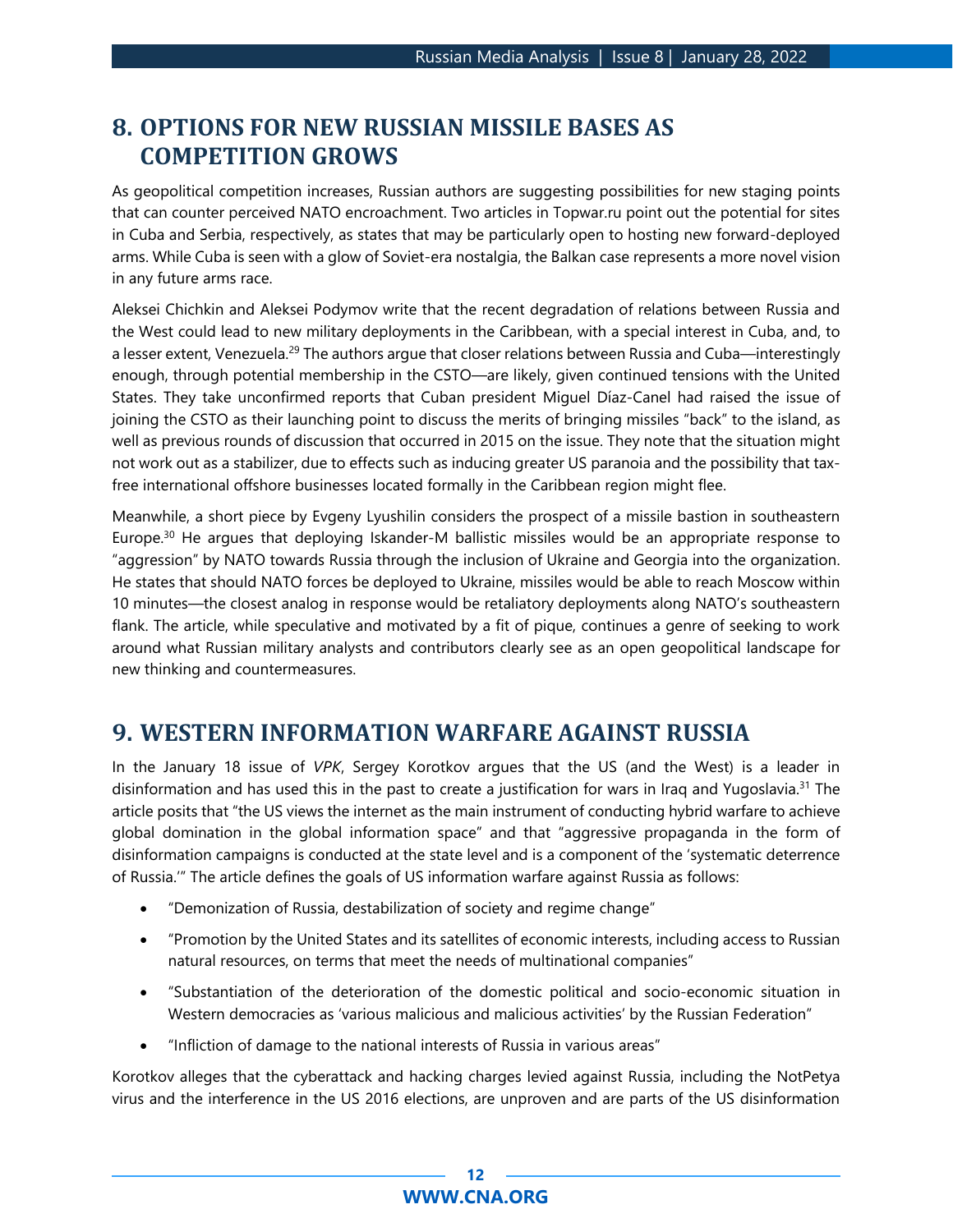campaign against Russia. In turn, he notes that Russia could potentially argue that the US was behind a November 2021 cyberattack on a Russian government services web portal and is complicit in "daily cyber attacks with terrorist threats against educational institutions and trade centers," even though he ascribes these attacks to hackers on Ukrainian territory that have been prepared by "NATO specialists." He alleges that a "systematic analysis" by information security firms suggests that "the majority of computer attacks are conducted with the use of US-based infrastructure." He further claims that ongoing US and NATO claims that Russia is getting ready to attack Ukraine are a disinformation campaign, and that Russia needs to take domestic steps and engage in international actions to defend itself against cyberattacks and information warfare.

Separately, writing in Topwar.ru on January 10, Aleksandr Timokhin offers his perspectives on a January 6 Atlantic Council event that featured retired general Wesley Clark. According to Timokhin, Clark argues that "Putin is an international criminal" and that the US needs to conduct an information campaign against him that could result in international criminal proceedings, akin to Slobodan Milošević. In this way, Clark is allegedly softening up Western opinion toward this prospect. Timokhin also posits that Clark's further statements that Russia could use chemical weapons in Ukraine are a potential way for the US to create grounds for an intervention in the conflict.<sup>32</sup>

### <span id="page-12-0"></span>**10. MILITARY AID TO UKRAINE**

Many articles have focused on the crisis between Russia and Ukraine, looking specifically at new plans for military aid being developed by NATO countries to assist Ukraine in light of a potential Russian military action. Several articles focus on aid from the UK, which is stated to be moving faster and with greater qualitative effectiveness than other aid plans at present. Other authors review US military aid being debated in Congress as well. In general, the articles frame UK and US military aid as a means of ratcheting up the local threat against Russia, further destabilizing the regional security environment, and further cementing Ukraine's de facto position as a quasi-member of NATO and the broader Western security architecture.

Two articles in *Novye Izvestiya* reiterate concern through their reporting about a major arms bill making its way quickly through Congress, calling it a wartime-style "lend-lease" bill that would accelerate the process of military coordination between the US and Ukraine while also getting around existing American legal hurdles to such arms deals.<sup>33</sup> The second report focuses on ongoing US supplies to Ukraine, including a package of radar systems and marine equipment valued at \$200 million and announced in the fall.<sup>34</sup>

Several authors note concerns about large shipments of armaments from the United Kingdom. These supplies include major new antitank weapons, and there are rumors of British advisers.<sup>35</sup> A commentary by Aleksandr Staver in Topwar.ru early in January expressed a theory that "Washington had handed Ukraine over to London," suggesting that the UK had been subcontracted out by the United States to take the lead on security guarantees and support for Ukraine, up to and including providing official military advisers and training (Operation ORBITAL), given concerns about US involvement upsetting the situation.<sup>36</sup> Staver argues that military cooperation with Ukraine is also underwritten and supported by strong British business interests in Ukraine and relations with its oligarchs.

Later in the month, another commentary in Topwar.ru, by Sergei Yuferev, follows up on these reports of new arms transfers.<sup>37</sup> He goes into greater detail about the Next Generation Light Anti-tank Weapon (NLAW) models that have been supplied, including a set of "pros and cons" about these simpler antitank weapons compared with Javelin systems and other RPG alternatives.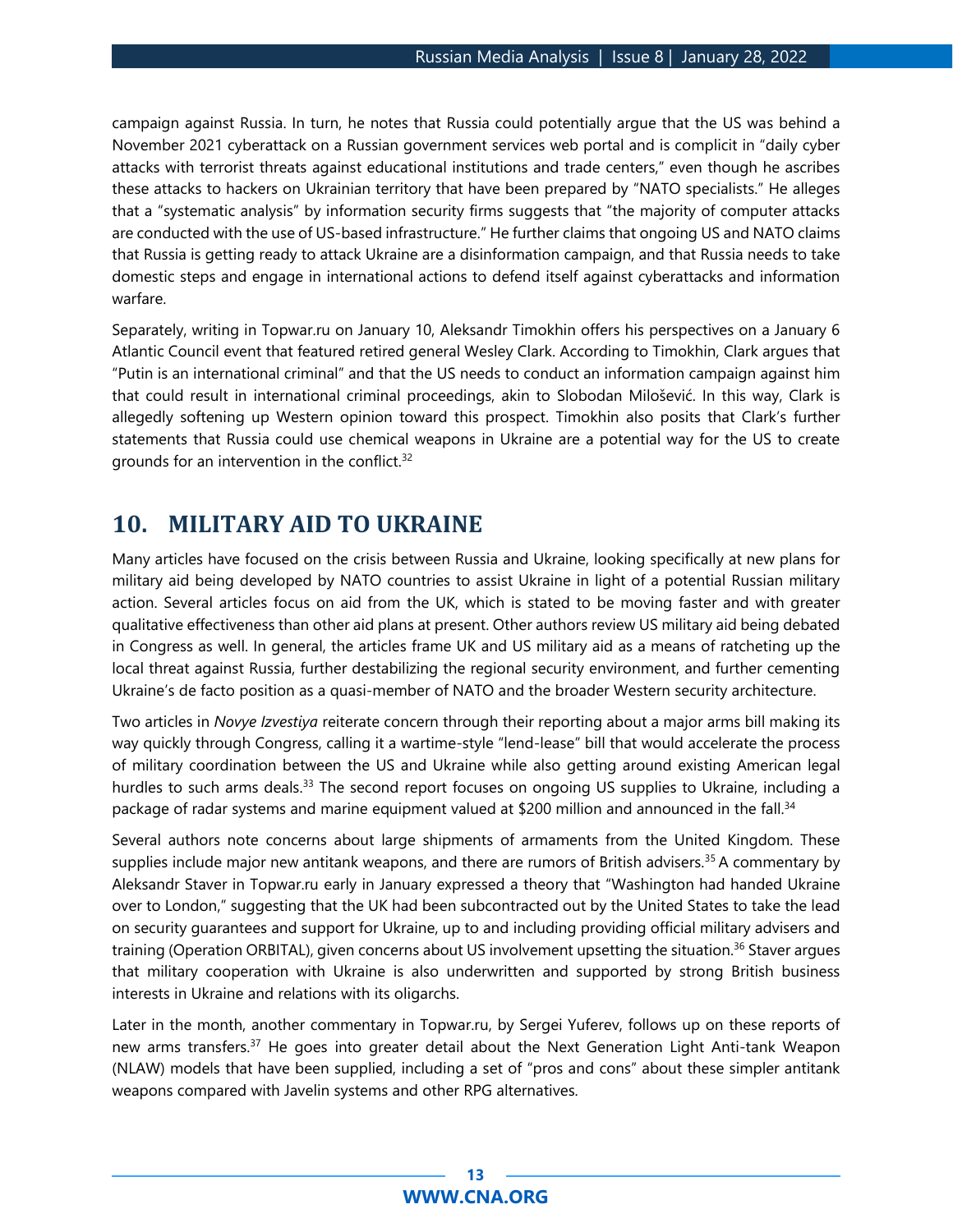## <span id="page-13-0"></span>**11. TUMULT AND FRAGMENTATION IN UKRAINIAN DOMESTIC POLITICS**

The domestic travails of Ukraine were recently noted by two Russian authors, each arguing that the internal politics of the country were riven by scandal, faction, and dissent. Both articles are provocative: one, in Topwar.ru, asks why Ukrainian statehood had ever even been considered, and another, in *VPK,* drives home the point that Western efforts to aid Ukraine are not always clearly appreciated by Kyiv.

Writing in Topwar.ru, Yuri Apukhtin argues that Ukrainian statehood can only exist insofar as it is "allied or neutral" vis-à-vis Russia.<sup>38</sup> Any other configuration goes against any coherency between a state and the ethnonational grouping to which it claims authority, in his view. His framing question is striking: "How did one of the three branches of the Russian superethnos break away from Russian civilization and build the most Russophobic state in the post-Soviet space?"

By way of answering this, Apukhtin supplies a theory of elite state-building, arguing that the "gift" of Ukraine's formal sovereignty with the collapse of the Soviet Union left it with limited state capacity, an economy ripe for plunder, and few incentives to improve the situation over the long term. In Marxian terms, he also argues that Ukrainian nationhood is a contrivance made to ease the pain of the state's plunder by a "comprador elite." His primary point is to play up a theory of artificiality, corruption, failure, and falseness that typify the Ukrainian statehood experience, thus justifying a future reconnection to a natural, Russian "superethnic" imperium. "The presence on the Russian borders of a Russophobic state, controlled by a geostrategic enemy and ready to resort to any provocation, is unacceptable for Russia. Such statehood should be reformatted within the framework of the Russian civilizational space or disappear from the political map of the world."

The article in *VPK* also looks at Ukrainian domestic politics, although through the lens of Western offers of aid to the embattled state.<sup>39</sup> In the article, Valery Gromak claims that American and other Western powers are planning to "start a war" over Ukraine, and in doing so are seeking to force the addition of military personnel and materiel to the country—which has not always been well received by Ukraine itself. Titling the article "Inflatable Horror" (*Надувной ужас*), Gromak uses the farcical appearance of rubber, inflatable tanks designed for counter-intel purposes that were recently displayed in Kyiv to frame what he views as an absurd jingoism for armament support from the West for Ukraine. He juxtaposes this with the unwillingness of interviewees in Mariupol and Kyiv, who in this reportage are far less eager for warfare.

### <span id="page-13-1"></span>**12. HOW FUTURE WARS WILL BE FOUGHT**

Two articles by noted military specialists address the question of how wars will be fought in the future. Aleksandr Khramchikhin, writing in *VPK,* suggests that UAVs are likely to become the most important weapon in future wars.<sup>40</sup> The author goes through some of the early history of the development of UAVs by the US and Israeli militaries. He then discusses the current situation, which is rapidly transitioning from an initial focus on reconnaissance drones to the current effort to develop strike UAVs that can match the capabilities of piloted aircraft, such as the US QF-16, an autonomous version of the F-16. In the future, swarms of small and inexpensive UAVs may be launched from larger aircraft. Such UAVs would be virtually impossible to eliminate as a group, and could be used to eliminate enemy air defense infrastructure through kamikaze-style attacks.

Writing in *NVO*, Viktor Murakhovsky is, on the whole, more skeptical about the dominance of technology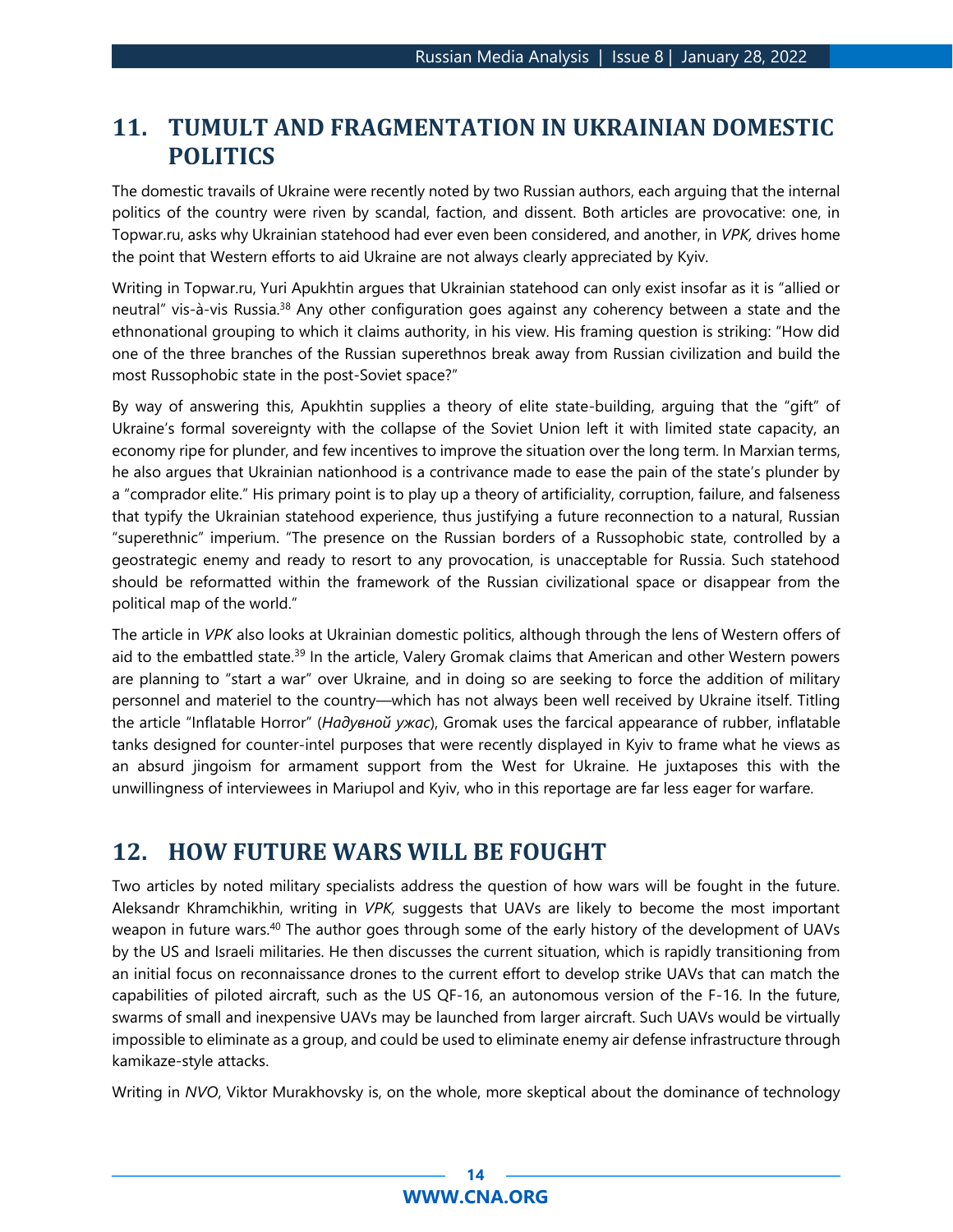in future warfare.<sup>41</sup> He believes that by 2035, the world's great powers will be those countries that are able to achieve "a high level of biological stability and adaptation of the population in comparison with their competitors." These tasks will be carried out through genetic and metabolic control of the population and strategic communications through human-machine interfaces at a continental scale. This will force both liberal and authoritarian regimes to centralize their authority. Murakhovsky suggests that the form of future warfare remains uncertain for now. Advanced military equipment remains expensive and limited. In an intense global conflict, stocks of precision-guided weapons may quickly run out, with little chance to replace them in time. Today, not a single country in the world has practical experience in countering high-tech defensive and offensive systems. At the same time, in the fight against an "asymmetric," dispersed enemy, high-precision weapons turn out to be an extremely expensive tool, and therefore impractical. Murakhovsky notes that despite having absolute dominance in the air, in firepower on the ground, in cyberspace, and in other domains, the United States and its coalition partners lost to the Taliban and were forced to evacuate their troops from Afghanistan. Similarly, the technologically superior Saudi and UAE forces are losing to their weaker opponents in Yemen. And in Syria, despite Russian air superiority, half of all targets were struck with artillery. All of this implies that future warfare may not be as technology dependent as visionaries on both sides believe.

### <span id="page-14-0"></span>**13. CONCERNS ABOUT TURKISH GEOPOLITICAL DESIGNS**

Multiple articles in Topwar.ru look at the geopolitical place of Turkey as well as ethnic ties across the Turkic peoples of Eurasia. Focusing on the potential for military cooperation along a pan-Turkic basis, as well as the prospects for major military expansion by Turkey in the Black Sea and Mediterranean, the articles add to a growing sense of paranoia about the prospect of alternative regional power blocs based on ethnic relations.

One article, by Evgeny Fedorov, argues that the ongoing political crisis in Kazakhstan demonstrated the medium- and long-term potential for a "Turkic NATO" to form.<sup>42</sup> He argues that there is a kind of neo-Ottoman project already underway through intellectual efforts in Turkey to build a narrative of a "Great Turan" progenitor state that unites territories now populated by Turkic-speaking peoples. He notes that recent agreements on military cooperation have been signed between Turkey, Kazakhstan, and Uzbekistan, and that there are plans to include Kyrgyzstan, Azerbaijan, and Turkmenistan in future cooperative agreements as well.

He also notes that the Organization of Turkic States (OTS), an intergovernmental organization, is another "prototype for a military alliance." Fedorov argues that while the Kazakhstan crisis showed the far more important connections between the country and the Russian-led CSTO over any still-forming Turkic cooperative bloc, it remains a point of strategic concern for Russian observers to keep an eye on any future "Army of Turan."

A second article in Topwar.ru also addresses issues of Turkish influence in the Eurasian region, focusing instead on plans for a considerable increase in the size of the Turkish navy.<sup>43</sup> Roman Skomorokhov writes that Erdogan's Turkey is a "toothy beast with ambitions" which seeks to dominate the Eurasian landmass over the long term in the form of a "New Ottoman Empire…from the Red Sea to the Arctic Ocean."

He argues that the Turkish military-industrial complex is being brought into line with this vision, growing in combat capabilities through actions against Kurds in Iraq and Syria, as well as sending advisers to Libya, Kazakhstan, and Azerbaijan. He reviews the size of the Turkish navy, which totals 165 warships, including—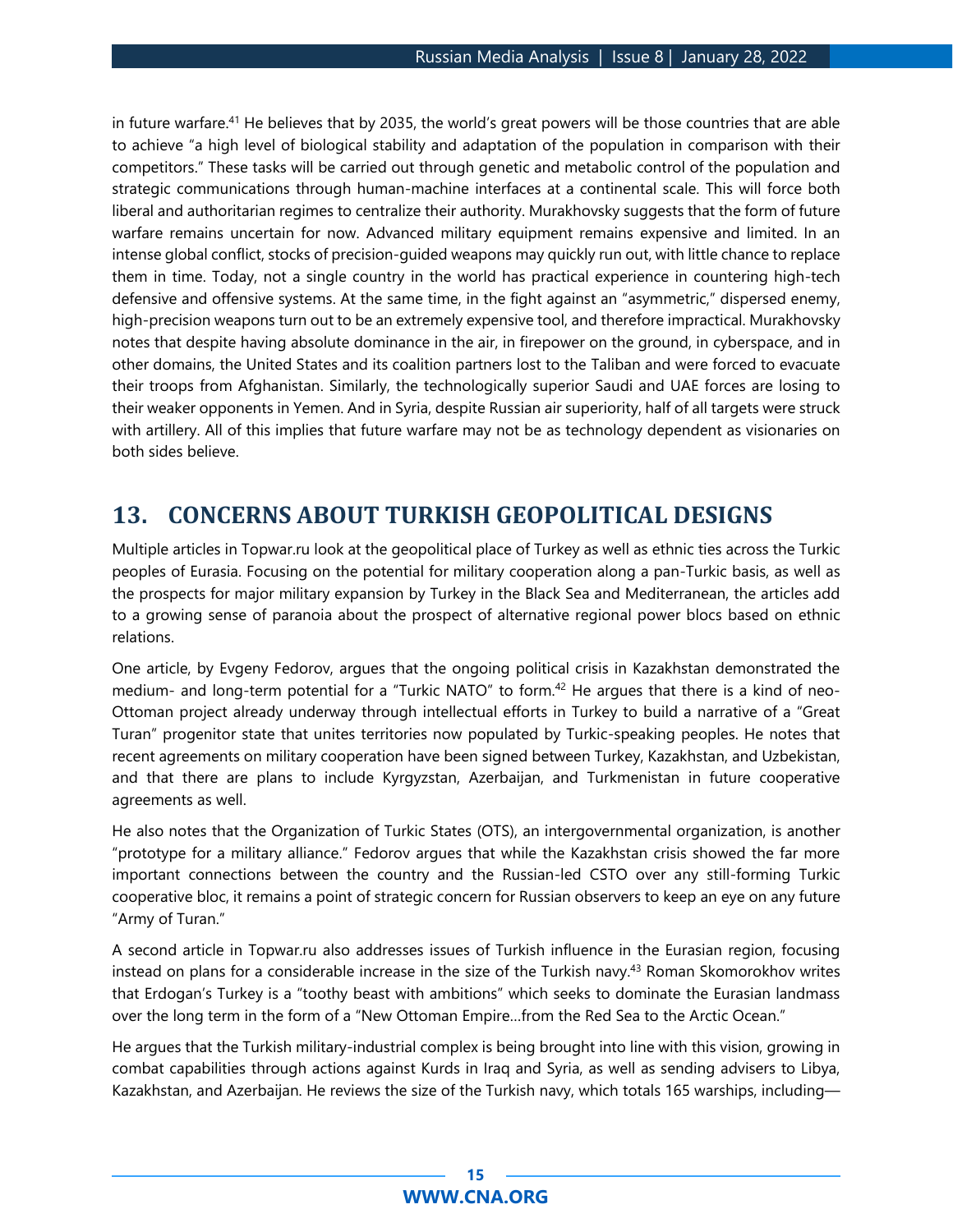to the author's concern—an especially large number of landing craft (33 in total). He compares this navy favorably to the German navy as well as to the Russian Black Sea Fleet, and notes that Turkey is on a building surge across all ship types, especially in its growing submarine fleet, which is based on German models.

Skomorokhov argues that the ambition of the building project, including the aforementioned submarine fleet as well as the new and "frankly non-defensive" landing helicopter dock (LHD) amphibious assault ship class Anadolu, which can also be configured as a light aircraft carrier, means that Turkey intends to throw its maritime weight beyond the confines of "its straits and coasts" to a greater level of regional naval power.

## <span id="page-15-0"></span>**14. US ACCUSED OF STIRRING UP EXTREMIST GROUPS IN NORTH CAUCASUS**

According to an article in Topwar.ru by Evgeny Fedorov, the United States is seeking to undermine internal Russian stability by way of encouraging extremist movements in the North Caucasus.<sup>44</sup> Fedorov argues that American support in organizing and propagating Islamic extremist movements over the internet has grown in recent years, with the goal of provoking protests and confrontation between the authorities and local radicals. He highlights a new memorial set up by a foreign-based organization, 1ADAT, as a new means of American meddling in internal affairs.

The 1ADAT organization, which is considered an extremist organization by Russian law, is based in Norway and is seen as a form of opposition in exile. Fedorov argues that recent online commentary by 1ADATaffiliated internet users has been increasingly effective in seeking to glorify resistance fighters against Russian rule from the 1990s. He uses several examples, such as the story of a MiG-29 combat fighter, which was recently included in a museum collection in Chechnya and which online commentators quickly sought to brand as a "weapon of the invaders." He also notes that recent kidnappings over New Year's in the region were immediately broadcast and sensationalized, in his view, by 1ADAT, the NGO "Committee Against Torture," and several liberal Russian news sources, such as the radio station Echo of Moscow and *Novaya Gazeta*. Fedorov argues that these oppositional Chechen organizations are fronts for US- and Westernfunded entities, which seek to discredit regional authorities and to "legitimize terrorist groups" in the country.

## <span id="page-15-1"></span>**15. ALARM ABOUT NEW KAZAKHSTAN BIOSAFETY-LEVEL-4 LAB**

In a January 19 article in Topwar.ru, Evgeny Fedorov alleges that a planned biosafety-level-4 laboratory in Kazakhstan, reportedly set to be built by 2025 with the support of the Nunn-Lugar Cooperative Threat Reduction (CTR) program, is part of a covert US program for "military biologists to find third world countries for their experiments" because biosafety/security standards in the US are too high.<sup>45</sup> He asks why such a facility, located "less than a 1,000km from the Russian border," is needed in Kazakhstan and notes that, while "the facility initially focuses on veterinary cases and is not directly linked to diseases causing human infections," the step between the two is small. He alleges that the facility is an agreement between the American military and Kazakh officials: "The first will receive an object where you can do the boldest experiments, and the second—generous investments, jobs and the conditional favor of the Americans." Fedorov argues that reference labs and biosafety facilities in Ukraine, Georgia, Armenia, Azerbaijan, and Kazakhstan cause concern because they are nontransparent facilities where "Pentagon specialists work" that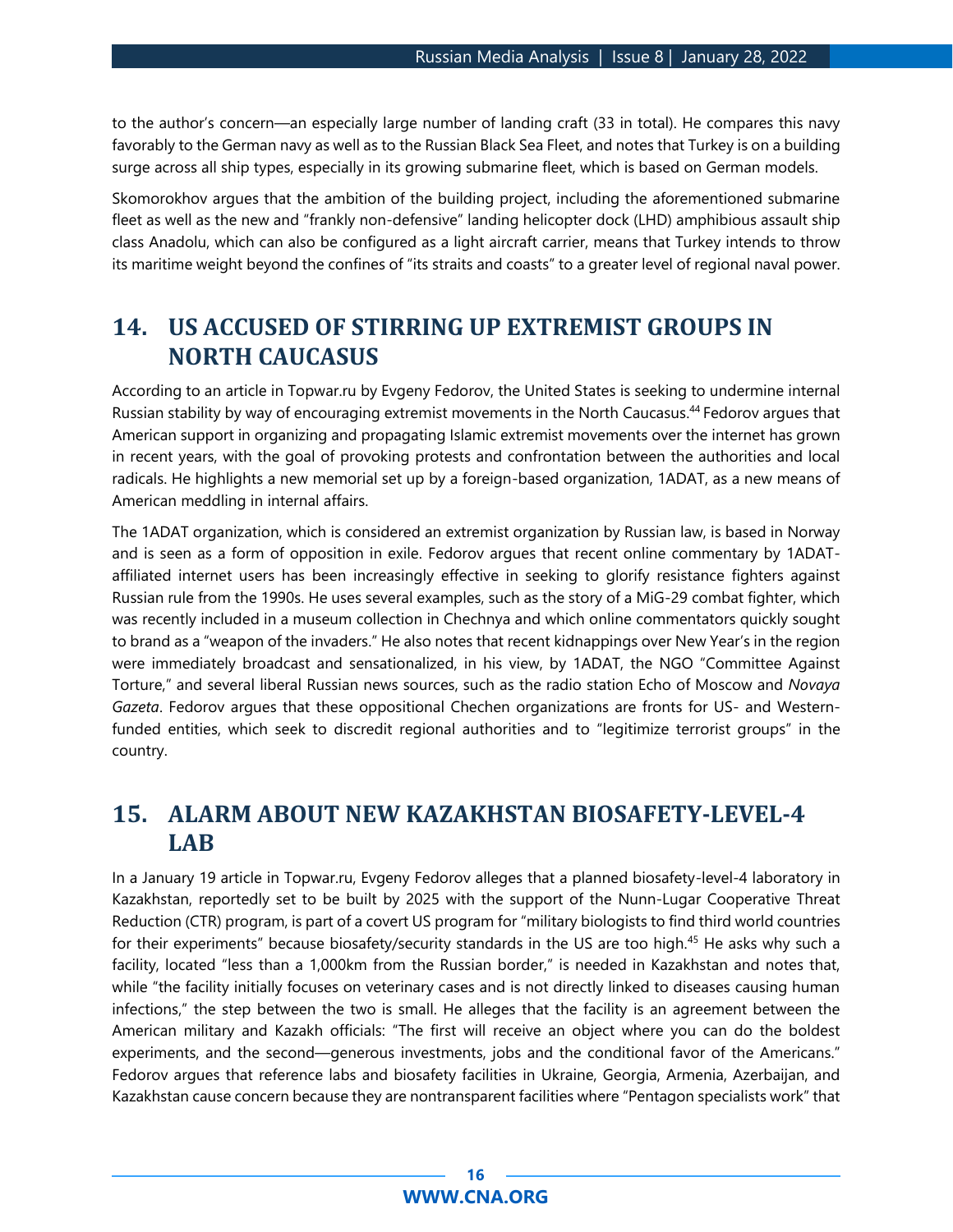do not allow Russian inspections. He wonders why Russia did not include the closure of such facilities in the former Soviet space on the list of its demands toward the United States and NATO because "biological weapons present an existential threat to the whole of" Russia. He calls for the CSTO to pay attention to the facility and maybe consider even "taking reference labs" under its control.

Similar arguments are on display in a January 21 article in *Izvestiya* by Vladislav Shurygin, who, like Fedorov, also expresses concerns about the alleged break-in into the Masgut Aikimbaev Kazakh Scientific Center of Quarantine and Zoonotic Diseases during the recent unrest in Kazakhstan.<sup>46</sup> Shurygin posits that, while the United States has blamed China for creating COVID, it has conducted research with "much more dangerous pathogens" in numerous facilities "around Russian borders" that are "unaccountable to the public or international organizations." While both of these articles include disinformation, they also exemplify the perspectives of Russian military analysts about CTR-supported installations in Eurasia.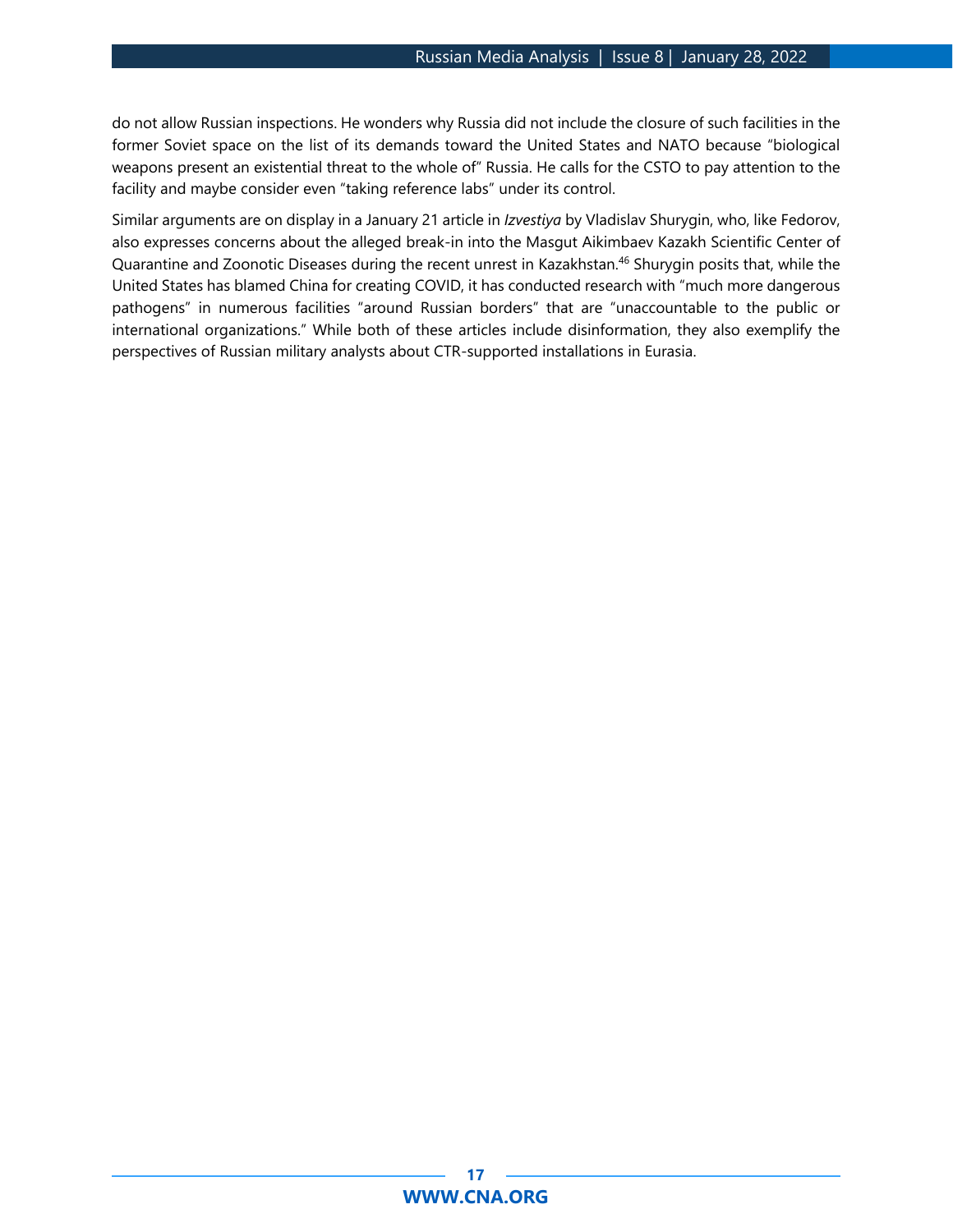## **LIST OF SOURCES**

- *Argumenty i Fakty,* a weekly newspaper based in Moscow and a publishing house in Russia and worldwide. It is owned by the Moscow city government.
- *BMPD*, the official blog of the Moscow-based Centre for the Analysis of Strategies and Technologies (CAST), an independent for-profit think tank focused on analysis of Russian defense issues.
- *Ekspert,* a Russian weekly business magazine that covers economics and finance, Russian business, international business, politics, science and technology, culture and arts.
- *Gazeta.ru*, a pro-government publication currently owned by the Rambler Media Group.
- *Izvestiia*, one of Russia's oldest and most respected newspapers, noted for its quality military coverage.
- *Krasnaya Zvezda*, official publication of the Russian Ministry of Defense.
- *Lenta.ru,* an online newspaper currently owned by the Rambler Media Group.
- *New Times,* an opposition online news magazine, which publishes on politics, economics, and social life and conducts investigations.
- *Nezavisimaia Gazeta*, a privately owned political and business daily known for quality reporting.
- *Nezavisimoe voennoe obozrenie*, a weekly military affairs supplement to *Nezavisimaya Gazeta*, a privately owned political and business daily known for quality reporting.
- *Novye Izvestiia*, an online-only publication that until 2016 was oppositional toward the Russian government but is now classified as patriotic in orientation.
- *Slovo*, a biweekly newspaper published in Moscow that bills itself as a serious newspaper for serious readers.
- Topwar.ru, a website focused on providing quality coverage for military developments in Russia and worldwide.
- *Voenno-Promyshlennyi Kur'er,* a publication informing on developments in the militaryindustrial complex (funded by the defense industry).

## **ENDNOTES**

1 Igor Khodakov, "'The push east' spawned NATO" [«Натиск на восток» породил НАТО], *Voenno-Promyshlennyi Kur'er,* Jan. 18, 2022, https://vpk-news.ru/articles/65432

2 Ilya Tolchiy, "Russia vs NATO. The balance of power over 30 years" [Россия против НАТО. Расклад сил за 30 лет], *Ekspert,* Jan. 17, 2022, https://expert.ru/expert/2022/03/rossiya-protiv-nato-rasklad-sil-za-30 let/

<sup>3</sup> Sergey Nesterov, "Focus on security guarantees" [В центре внимания – гарантии безопасности], *Krasnaya Zvezda,* Jan. 14, 2022, http://redstar.ru/v-tsentre-vnimaniya-garantii-bezopasnosti/

<sup>4</sup> Aleksandr Staver, "Victoria Nuland has issued a response 'ultimatum'" [Виктория Нуланд выступила с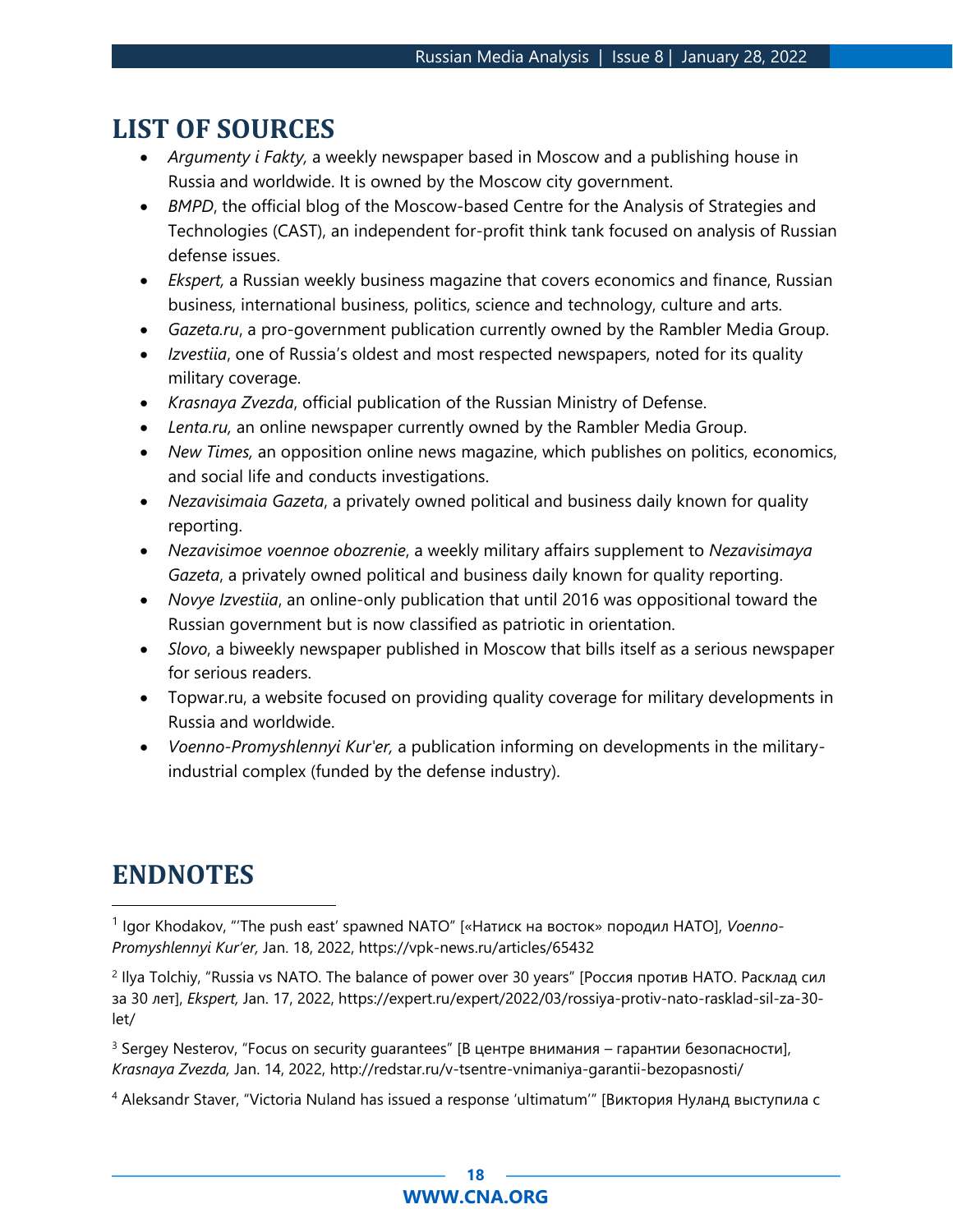ответным «ультиматумом»], Topwar.ru, Jan. 13, 2022, https://topwar.ru/191053-viktorija-nulandvystupila-s-otvetnym-ultimatumom.html

<sup>5</sup> Yuriy Roks, "Georgia again promised NATO membership" [Грузии опять пообещали членство в НАТО], *Nezavisimaya Gazeta,* Jan. 18, 2022, https://www.ng.ru/cis/2022-01-18/5\_8348\_georgia.html

<sup>6</sup> Vitaliy Tseplyaev and Sergey Karaganov, "NATO is a cancer. Shall we cure it?" [НАТО-это рак. Вылечим?], *Argumenty i Fakty,* Jan. 19, 2022, https://aif.ru/politics/russia /sergey\_karaganov\_nato\_eto\_rak\_poka\_metastazy\_tolko\_rasprostranyayutsya

7 "Russia-USA: You Can't Agree" [Россия–США: согласиться нельзя отказаться], *Slovo*, Jan. 13, 2022, https://www.gazeta-slovo.ru/publikatsii/publikatsii\_7305.html

8 "Geneva dead end" [Женевский тупик], *Nezavisimoye Voyennoye Obozreniye*, Jan. 20, 2022, https://nvo.ng.ru/gpolit/2022-01-20/11\_1173\_deadlock.html

9 "Negotiation Deadlock" [Переговорный тупик], *Voyenno Promyshlennyy Kuryer,* Jan. 18, 2022, https://vpk-news.ru/articles/65435

10 "Russia-USA: You Can't Agree" [Россия–США: согласиться нельзя отказаться], *Slovo*, Jan. 13, 2022, https://www.gazeta-slovo.ru/publikatsii/publikatsii\_7305.html

<sup>11</sup> "US Senate published draft sanctions against Putin and the entire leadership of the Russian Federation" [Сенат США опубликовал проект санкций в отношении Путина и всего руководства РФ], *New Times,*  Jan. 13, 2022, https://newtimes.ru/articles/detail/207273/

<sup>12</sup> Gennady Charodeev, "US sanctions: for the first time they may affect the President of Russia and Sberbank" [Санкции США: впервые они могут затронуть Президента России и Сбербанк], *Novye Izvestiya,* Jan. 13, 2022, https://newizv.ru/news/world/13-01-2022/sanktsii-ssha-vpervye-oni-mogutzatronut-prezidenta-rossii-i-sberbank

<sup>13</sup> Yevgeniy Fedorov, "Swinging at the most sacred: how can the US limit the Russians" [«Замахнулись на самое святое»: что могут США ограничить россиянам], Topwar.ru, Jan. 16, 2022, https://topwar.ru/191078-zamahnulis-na-samoe-svjatoe-chto-mogut-ssha-ogranichit-rossijanam.html

<sup>14</sup> Yuriy Paniev, "The United States has prepared 18 scenarios in case of an "invasion" of Ukraine..." [В США подготовили 18 сценариев на случай "вторжения" в Украину...], *Nezavisimaya Gazeta,* Jan. 16, 2022, https://www.ng.ru/week/2022-01-16/8\_8346\_week4.html

<sup>15</sup> Marina Sovina, "Biden suggests the deployment of thousands of US troops with aviation and navy in Europe" [Байден допустил размещение тысячи военных США с авиацией и флотом в Европе], *Lenta.ru,* Jan. 24, 2022, https://lenta.ru/news/2022/01/24/biden/

<sup>16</sup> "The Times: Britain will send hundreds of troops to the Baltic countries to protect Ukraine" [The Times: Британия направит сотни военных в страны Балтии для защиты Украины], *Novye Izvestiya,* Jan. 21, 2022, https://newizv.ru/news/world/21-01-2022/the-times-britaniya-napravit-sotni-voennyh-v-sosednies-ukrainoy-strany

<sup>17</sup> Ilya Polonskiy, "Who needed to spread rumors about the evacuation of the Russian embassy from Kiev" [Кому понадобилось распускать слухи об эвакуации российского посольства из Киева], Topwar.ru, Jan. 19, 2022, https://topwar.ru/191304-komu-potrebovalos-raspuskat-sluhi-ob-jevakuacii-rossijskogoposolstva-iz-kieva.html

 $18$  Anzhelika Berezhnaya, "Western countries announced the evacuation of embassies in Ukraine" [Западные страны объявили об эвакуации посольств на Украине], *Lenta.ru,* Jan. 24, 2022, https://lenta.ru/news/2022/01/24/evacuation/

<sup>19</sup> Aleksandr Akhtyrko, "Danish frigate in the Baltic, Spanish aircraft in Bulgaria. NATO sends troops to the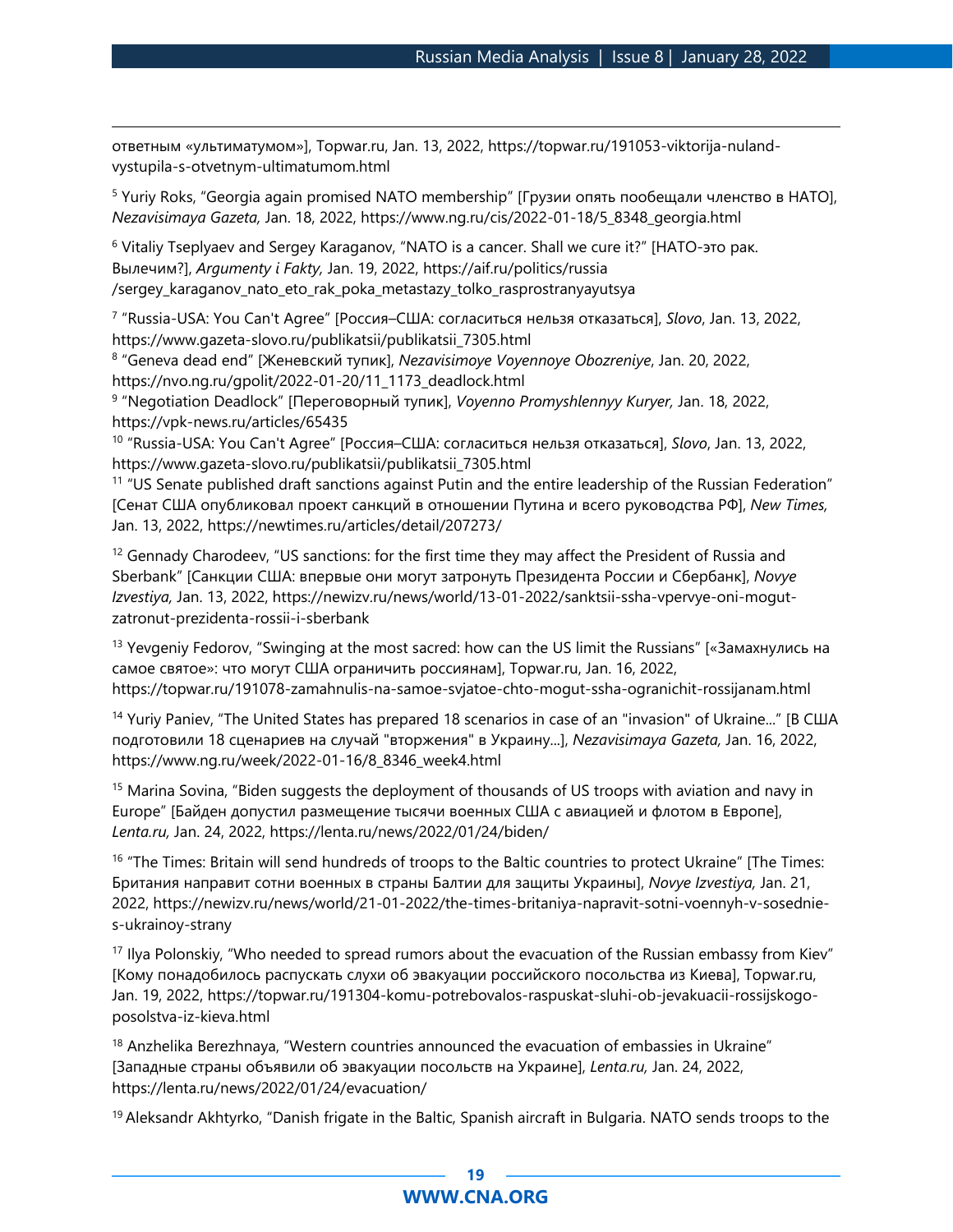east" [Датский фрегат на Балтике, испанские самолеты в Болгарии. НАТО отправляет войска на восток], *Gazeta.ru,* Jan. 24, 2022, https://www.gazeta.ru/politics/2022/01/24/14453101.shtml

<sup>20</sup> Sergey Ketonov, "Tomahawks in the Black Sea" [«Томагавки» в Черном море], *Voenno-Promyshlennyi Kur'er,* Jan. 10, 2022, https://vpk-news.ru/articles/65352

<sup>21</sup> Olga Soloveva, "The United States is preparing for an energy war with Russia" [США готовятся к энергетической войне с Россией], *Nezavisimaya Gazeta,* Jan. 24, 2022, https://www.ng.ru/economics/2022-01-23/4\_8352\_gas.html

<sup>22</sup> "NATO will send 35,000 troops to the largest exercises beyond the Arctic Circle" [НАТО направит 35 тысяч военных на крупнейшие учения за Полярным кругом], *Novye Izvestiya,* Jan. 20, 2022, https://newizv.ru/news/army/20-01-2022/nato-napravit-35-tysyach-voennyh-na-krupneyshie-ucheniyaza-polyarnym-krugom

<sup>23</sup> "Joint Russian-Belarusian exercises 'Allied Resolve-2022'" [Совместные российско-белорусские учения 'Союзная решимость-2022'], *BMPD,* Jan. 23, 2022, https://bmpd.livejournal.com/4472200.html <sup>24</sup> "Repetition is the mother of learning... probable 'friends'" [Повторение – мать учения... вероятных «друзей»], Topwar.ru, Jan. 20, 2022, https://topwar.ru/191305-povtorenie-mat-uchenija-verojatnyhdruzej.html

<sup>25</sup> "Joint Russian-Belarusian exercises 'Allied Resolve-2022'" [Совместные российско-белорусские учения 'Союзная решимость-2022'], *BMPD,* Jan. 23, 2022,<https://bmpd.livejournal.com/4472200.html> <sup>26</sup> "Poland asked NATO to continue active exercises" [Польша попросила НАТО продолжить активные учения], *Novye Izvestiya,* Jan. 18, 2022, https://newizv.ru/news/world/18-01-2022/polsha-poprosila-natoprodolzhit-aktivnye-ucheniya

<sup>27</sup> "Joint statement of the leaders of the five Nuclear-Weapon States on preventing nuclear war and avoiding arms races" [Совместное заявление лидеров пяти государств, обладающих ядерныморужием, о предотвращении ядерной войны и недопущении гонки вооружений], *Krasnaya Zvezda,* Jan. 10, 2022, http://redstar.ru/wp-content/uploads/2022/01/001-10-01-2022.pdf

<sup>28</sup> Aleksey Poplavskiy, "Russia hasn't made any promises: will Minsk have nuclear missiles" [«Никаких обещаний Россия не давала»: появятся ли у Минска ядерные ракеты], *Gazeta.ru,* Jan. 19, 2022, <https://www.gazeta.ru/politics/2022/01/19/14436427.shtml>

<sup>29</sup> Aleksei Chichkin and Aleksei Podymov, "Cuba - The island of freedom on the 'red lines'" ["Куба – Остров свободы на «красных линиях»"], Topwar.ru, Jan. 20, 2022, [https://topwar.ru/191230-krasnye](https://topwar.ru/191230-krasnye-linii-priblizhajutsja-k-kube.html)[linii-priblizhajutsja-k-kube.html](https://topwar.ru/191230-krasnye-linii-priblizhajutsja-k-kube.html)

<sup>30</sup> Evgeny Lyushilin, "In response to NATO's refusal to make concessions, Russia may deploy missile systems in the Balkans" ["В ответ на отказ НАТО пойти на уступки Россия может разместить ракетные комплексы на Балканах"], Topwar.ru, Jan. 13, 2022, [https://topwar.ru/191109-v-otvet-na-otkaz-nato](https://topwar.ru/191109-v-otvet-na-otkaz-nato-pojti-na-ustupki-rossija-mozhet-razmestit-raketnye-kompleksy-na-balkanah.html)[pojti-na-ustupki-rossija-mozhet-razmestit-raketnye-kompleksy-na-balkanah.html](https://topwar.ru/191109-v-otvet-na-otkaz-nato-pojti-na-ustupki-rossija-mozhet-razmestit-raketnye-kompleksy-na-balkanah.html)

<sup>31</sup> Sergey Korotkov, "Where and how fakes are born" [Где и как рождаются фейки], *Voenno-Promyshlennyi Kur'er*, Jan. 18, 2022, https://vpk-news.ru/articles/65425

<sup>32</sup> Aleksandr Timokhin, "General Clark in the NATO Atlantic Council: Hague for Putin, a chemical attack for Donbass" [Генерал Кларк в Атлантическом совете при НАТО: Гаага для Путина, для Донбасса химическая атака], Topwar.ru, Jan. 10, 2022, https://topwar.ru/190954-gaaga-dlja-putina-dlja-donbassahimicheskaja-ataka-chto-zadumali-v-ssha.html

<sup>33</sup> "U.S. senators proposed to lease weapons to Ukraine" [Сенаторы США предложили дать Украине оружие в аренду] *Novye Izvestiya*, Jan. 21, 2022, [https://newizv.ru/news/world/21-01-2022/senatory](https://newizv.ru/news/world/21-01-2022/senatory-ssha-predlozhili-dat-ukraine-oruzhie-v-arendu)[ssha-predlozhili-dat-ukraine-oruzhie-v-arendu](https://newizv.ru/news/world/21-01-2022/senatory-ssha-predlozhili-dat-ukraine-oruzhie-v-arendu)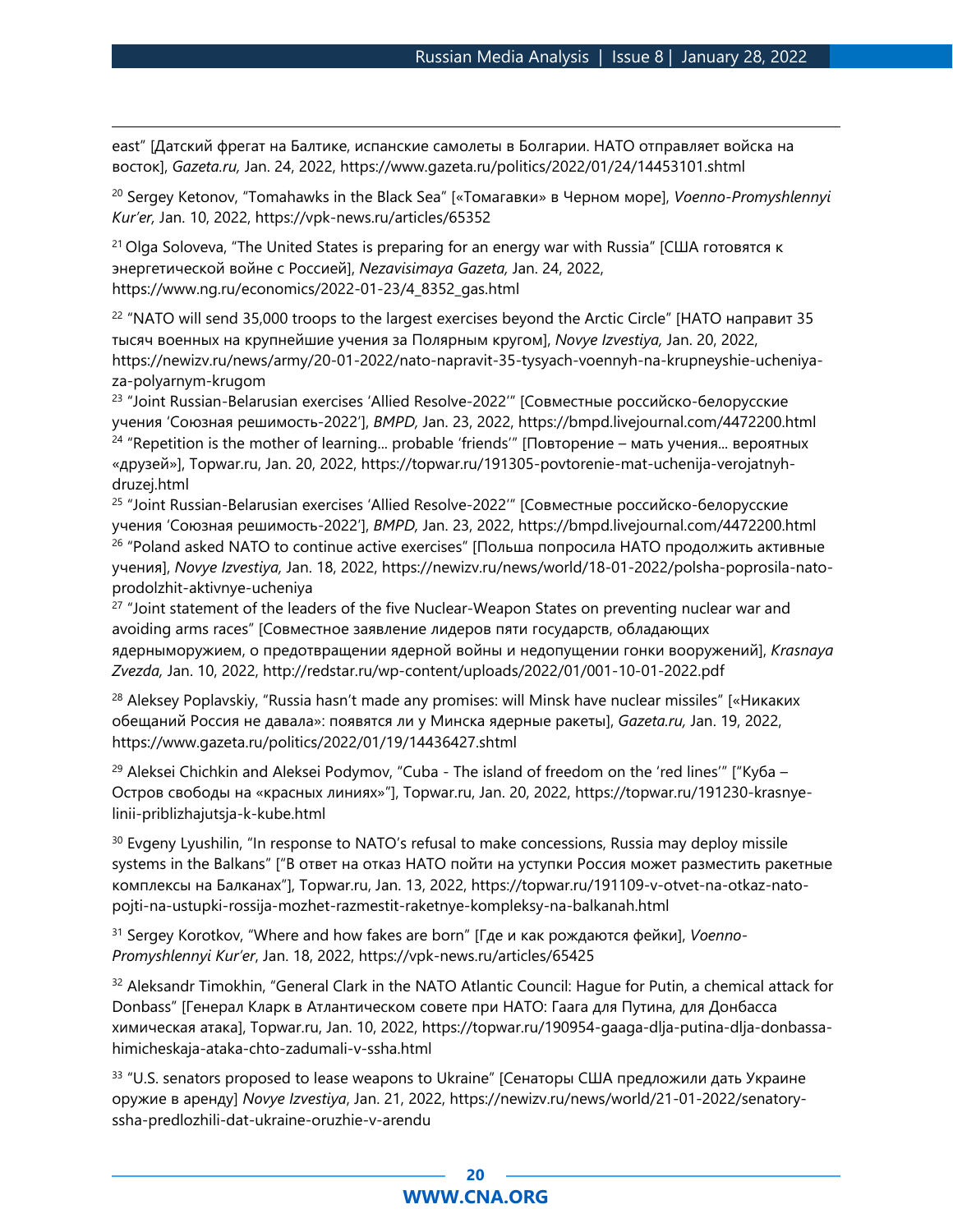<sup>34</sup> "US to send \$200 million worth of radar systems and marine equipment to Ukraine" [США направит Украине радиолокационные системы и морское оборудование на \$200 млн] *Novye Izvestiya*, Jan. 12, 2022, [https://newizv.ru/news/world/12-01-2022/ssha-napravit-ukraine-radiolokatsionnye-sistemy-i](https://newizv.ru/news/world/12-01-2022/ssha-napravit-ukraine-radiolokatsionnye-sistemy-i-morskoe-oborudovanie-na-200-mln)[morskoe-oborudovanie-na-200-mln](https://newizv.ru/news/world/12-01-2022/ssha-napravit-ukraine-radiolokatsionnye-sistemy-i-morskoe-oborudovanie-na-200-mln)

<sup>35</sup> "Media: London began the transfer of weapons and military to Ukraine" [СМИ: Лондон начал переброску оружия и военных на Украину], *Novye Izvestiya*, Jan. 21, 2022, <https://newizv.ru/news/world/21-01-2022/smi-london-nachal-perebrosku-oruzhiya-i-voennyh-na-ukrainu>

<sup>36</sup> Aleksandr Staver, "London is again trying to remove the geopolitical enemy by proxy" [Лондон вновь пытается убрать геополитического противника чужими руками], Topwar.ru, Jan. 3, 2022, [https://topwar.ru/190703-london-vnov-pytaetsja-ubrat-geopoliticheskogo-protivnika-chuzhimi](https://topwar.ru/190703-london-vnov-pytaetsja-ubrat-geopoliticheskogo-protivnika-chuzhimi-rukami.html)[rukami.html](https://topwar.ru/190703-london-vnov-pytaetsja-ubrat-geopoliticheskogo-protivnika-chuzhimi-rukami.html)

37 Sergei Yuferev, "About the anti-tank weapons that the United Kingdom transferred to Ukraine" [O противотанковом оружии, которое Великобритания передала Украине], Topwar.ru, Jan. 20, 2022, <https://topwar.ru/191339-kakoe-protivotankovoe-oruzhie-velikobritanija-peredala-ukraine.html>

<sup>38</sup> Yuri Apukhtin, "Why does Ukraine need statehood and who is its enemy" ["Зачем Украине государственность и кто её враг"], Topwar.ru, Jan. 17, 2022, [https://topwar.ru/191173-zachem-ukraine](https://topwar.ru/191173-zachem-ukraine-gosudarstvennost-i-kto-ee-vrag.html)[gosudarstvennost-i-kto-ee-vrag.html](https://topwar.ru/191173-zachem-ukraine-gosudarstvennost-i-kto-ee-vrag.html)

<sup>39</sup> Valery Gromak, "Inflatable Horror" ["Надувной ужас"] *Voenno-Promyshlennyi Kur'er*, Jan. 10, 2022, <https://vpk-news.ru/articles/65359>

<sup>40</sup> Aleksandr Khramchikhin, "Sitting in the States, bombing Baghdad" [Сижу в штатах, бомблю Багдад], *Voenno-Promyshlennyi Kur'er,* Jan. 10, 2022, https://vpk-news.ru/articles/65353

<sup>41</sup> Viktor Murakhovsky, "For what kind of wars is the military preparing?" [К каким войнам готовятся военные], *Nezavisimoe Voennoe Obozrenie,* Jan. 13, 2022, https://nvo.ng.ru/concepts/2022-01- 13/5\_1172\_military.html

 $42$  Evgeny Fedorov, "Restless Kazakhstan is a reason for the birth of a Turkic NATO" ["Неспокойный Казахстан как повод для рождения «тюркского НАТО»"], Topwar.ru, Jan. 21, 2022, <https://topwar.ru/191253-nespokojnyj-kazahstan-kak-povod-dlja-rozhdenija-tjurkskogo-nato.html>

43 Roman Skomorokhov, "So against whom is the fleet of the new Ottoman Empire being built?" [Tak против кого строится флот новой Османской империи?], Topwar.ru, Jan. 20, 2022, <https://topwar.ru/191201-tak-protiv-kogo-stroitsja-flot-novoj-osmanskoj-imperii.html>

<sup>44</sup> Evgeny Fedorov, "Imported Extremism: How the West is trying to rock the North Caucasus," ["Импортный экстремизм: как Запад пытается раскачать Северный Кавказ"], Topwar.ru, Jan. 4, 2022, <https://topwar.ru/190800-importnyj-jekstremizm-kak-zapad-pytaetsja-raskachat-severnyj-kavkaz.html>

<sup>45</sup> Evgeniy Fedorov, "Kazakhstan's biolabs: when will CSTO pay attention" [Биолаборатории Казахстана: когда ОДКБ обратит внимание], Topwar.ru, Jan. 19, 2022, https://topwar.ru/191206-biolaboratoriikazahstana-rozhdenie-ugrozy-novogo-porjadka.html

<sup>46</sup> Vladislav Shurygin, "Slow-acting biology" [Биология замедленного действия], *Izvestiya,* Jan. 21, 2022, https://iz.ru/1279932/vladislav-shurygin/biologiia-zamedlennogo-deistviia